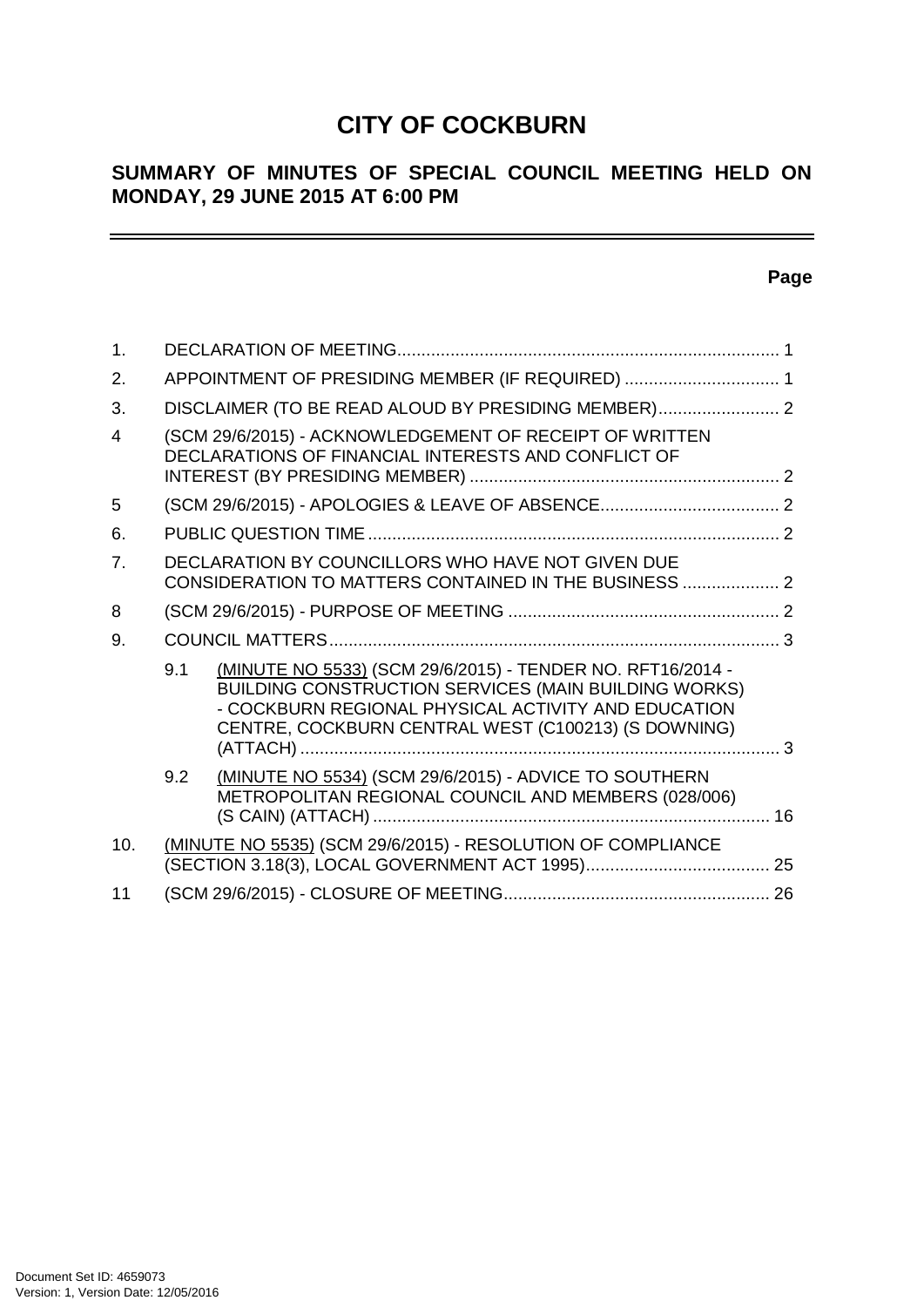Document Set ID: 4659073<br>Version: 1, Version Date: 12/05/2016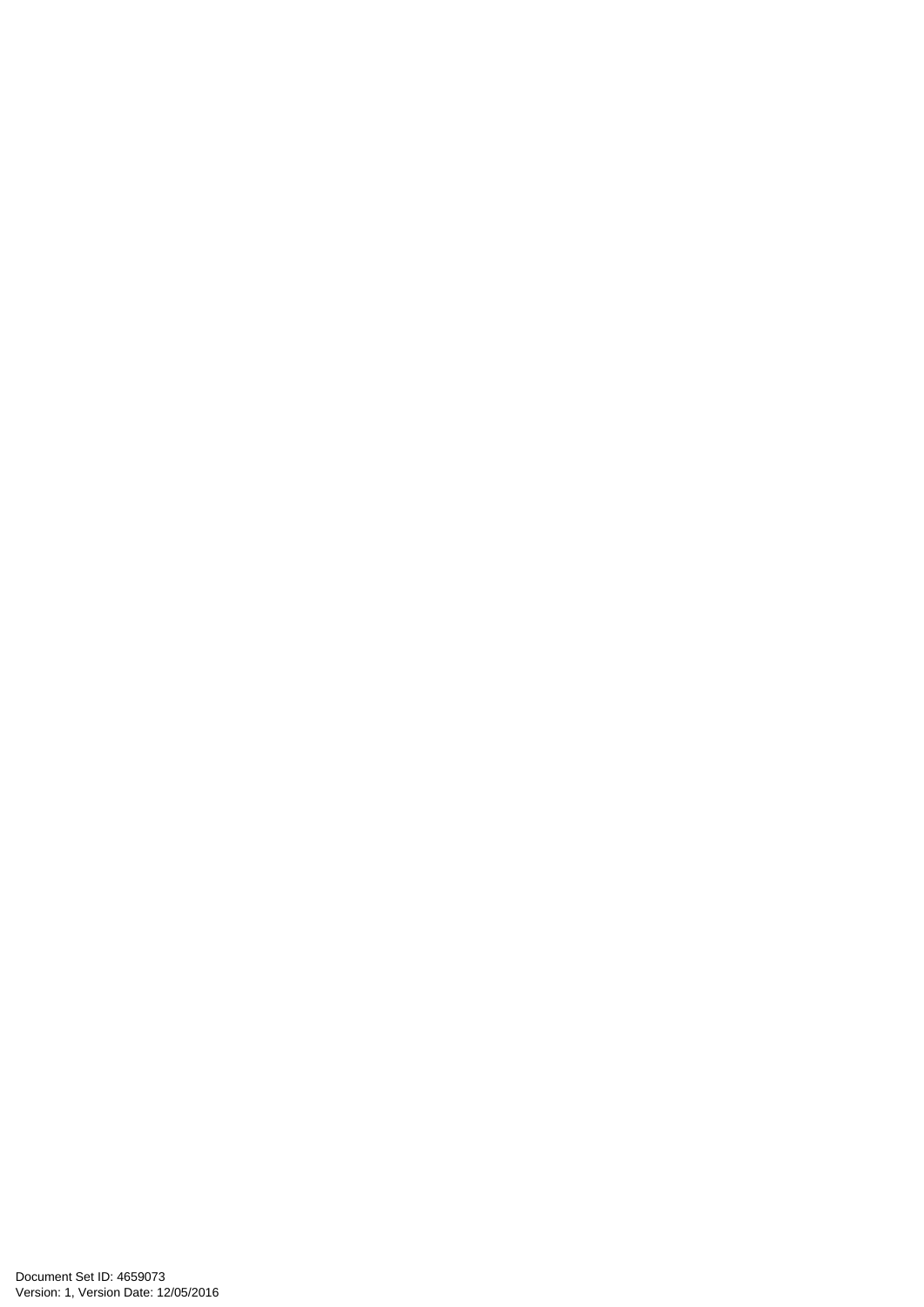—

# **CITY OF COCKBURN**

# **MINUTES OF SPECIAL COUNCIL MEETING HELD ON MONDAY, 29 JUNE 2015 AT 6:00 PM**

## **PRESENT:**

# **ELECTED MEMBERS**

| Mr L Howlett       |                | Mayor (Presiding Member) |
|--------------------|----------------|--------------------------|
| Mrs C Reeve-Fowkes |                | Deputy Mayor             |
| Mr K Allen         |                | Councillor               |
| Ms L Wetton        | -              | Councillor               |
| Mr Y Mubarakai     |                | Councillor               |
| Mr S Portelli      | -              | Councillor               |
| Mr S Pratt         | $\blacksquare$ | Councillor               |
| Mr P Eva           | -              | Councillor               |
| Mr B Houwen        |                | Councillor               |
|                    |                |                          |

## **IN ATTENDANCE**

| Mr S. Cain     |                | <b>Chief Executive Officer</b>            |
|----------------|----------------|-------------------------------------------|
| Mr D. Green    | $\blacksquare$ | Director, Governance & Community Services |
| Mr S. Downing  | $\blacksquare$ | Director, Finance & Corporate Services    |
| Mr C. Sullivan | $\sim$         | Director, Engineering & Works             |
| Mr D. Arndt    |                | Director, Planning & Development          |
| Mr R. Avard    | $\blacksquare$ | <b>Manager, Community Services</b>        |
| Ms V. Viljoen  | $\blacksquare$ | PA to the CEO                             |
| Ms C.Murphy    | $\mathbf{r}$   | Media Liaison Officer                     |
|                |                |                                           |

## **1. DECLARATION OF MEETING**

Presiding Member declared the meeting open at 7.02pm.

## **2. APPOINTMENT OF PRESIDING MEMBER (If required)**

Not applicable.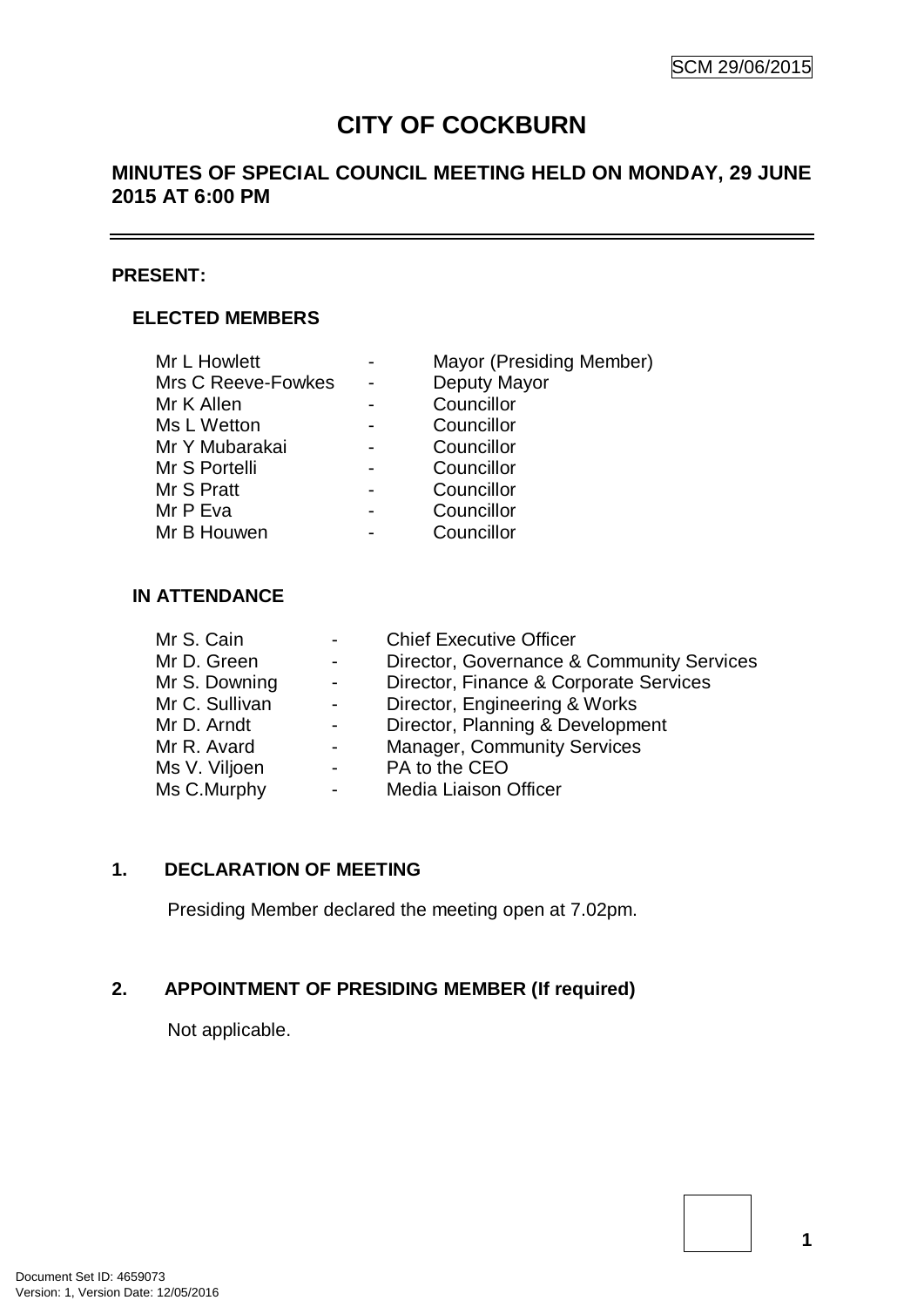## SCM 29/06/2015

#### **3. DISCLAIMER (To be read aloud by Presiding Member)**

Members of the public, who attend Council Meetings, should not act immediately on anything they hear at the Meetings, without first seeking clarification of Council's position. Persons are advised to wait for written advice from the Council prior to taking action on any matter that they may have before Council.

## **4 (SCM 29/6/2015) - ACKNOWLEDGEMENT OF RECEIPT OF WRITTEN DECLARATIONS OF FINANCIAL INTERESTS AND CONFLICT OF INTEREST (BY PRESIDING MEMBER)**

The Presiding Member advised the meeting that he had received advice from Clr Kevin Allen that he had an Impartiality Interest in relation to Item 9.1, which would be read at the appropriate time.

#### **5 (SCM 29/6/2015) - APOLOGIES & LEAVE OF ABSENCE**

> Cir Lee-Anne-Smith - Apology

#### **6. PUBLIC QUESTION TIME**

Nil

## **7. DECLARATION BY COUNCILLORS WHO HAVE NOT GIVEN DUE CONSIDERATION TO MATTERS CONTAINED IN THE BUSINESS**

Nil

## **8 (SCM 29/6/2015) - PURPOSE OF MEETING**

The purpose of the meeting is to consider:

- (a) endorsement of the preferred tenderer for the Building Construction Services (Main Building Works) – Cockburn Regional Physical Activity and Education Centre, Cockburn Central West; and
- (b) advice to the Southern Metropolitan Regional Council and Members on waste management matters.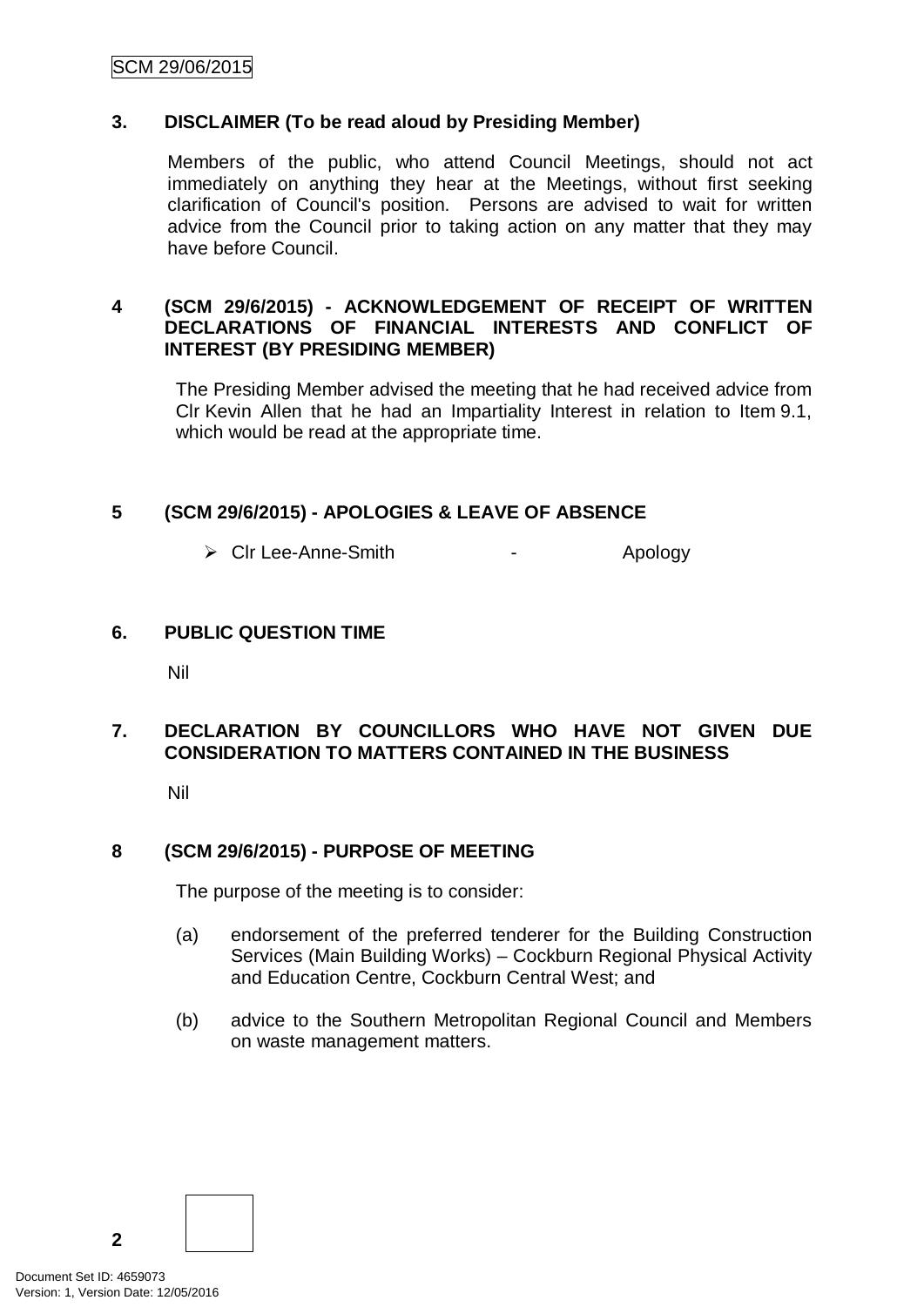## **DECLARATION OF INTEREST – CLR K ALLEN**

Clr Allen declared an Impartiality Interest in Item 9.1 "Tender No. RFT16/2014 – Building Construction Services (Main Building Works) – Cockburn Regional Physical Activity and Education Centre, Cockburn Central West. The nature of his interest is that his company, Veda Advantage, the company if which he is the State Manager, undertook credit checks of the recommended tenderer on behalf of Council.

CLR ALLEN LEFT THE MEETING, THE TIME BEING 7.04PM.

## **9. COUNCIL MATTERS**

**9.1 (MINUTE NO 5533) (SCM 29/6/2015) - TENDER NO. RFT16/2014 - BUILDING CONSTRUCTION SERVICES (MAIN BUILDING WORKS) - COCKBURN REGIONAL PHYSICAL ACTIVITY AND EDUCATION CENTRE, COCKBURN CENTRAL WEST (C100213) (S DOWNING) (ATTACH)**

# **RECOMMENDATION**

That Council accept the tender submitted by Brookfield Multiplex Constructions Pty Ltd, for Tender No. RFT 16/2014 – Building Construction Services (Main Building Works), Cockburn Regional Physical Activity Centre, Cockburn Central West, for the guaranteed maximum lump sum price of \$91,430,900 GST inclusive (\$83,119,000) GST exclusive) subject to the following agreements between the City and Fremantle Football Club being endorsed by Council:

- (a) Development Agreement
- (b) Oval Lease
- (c) Facility Lease
- (d) Management & Operations Agreement

#### **COUNCIL DECISION**

MOVED Clr S Pratt SECONDED Clr L Wetton that Council adopt the recommendation.

**CARRIED 8/0**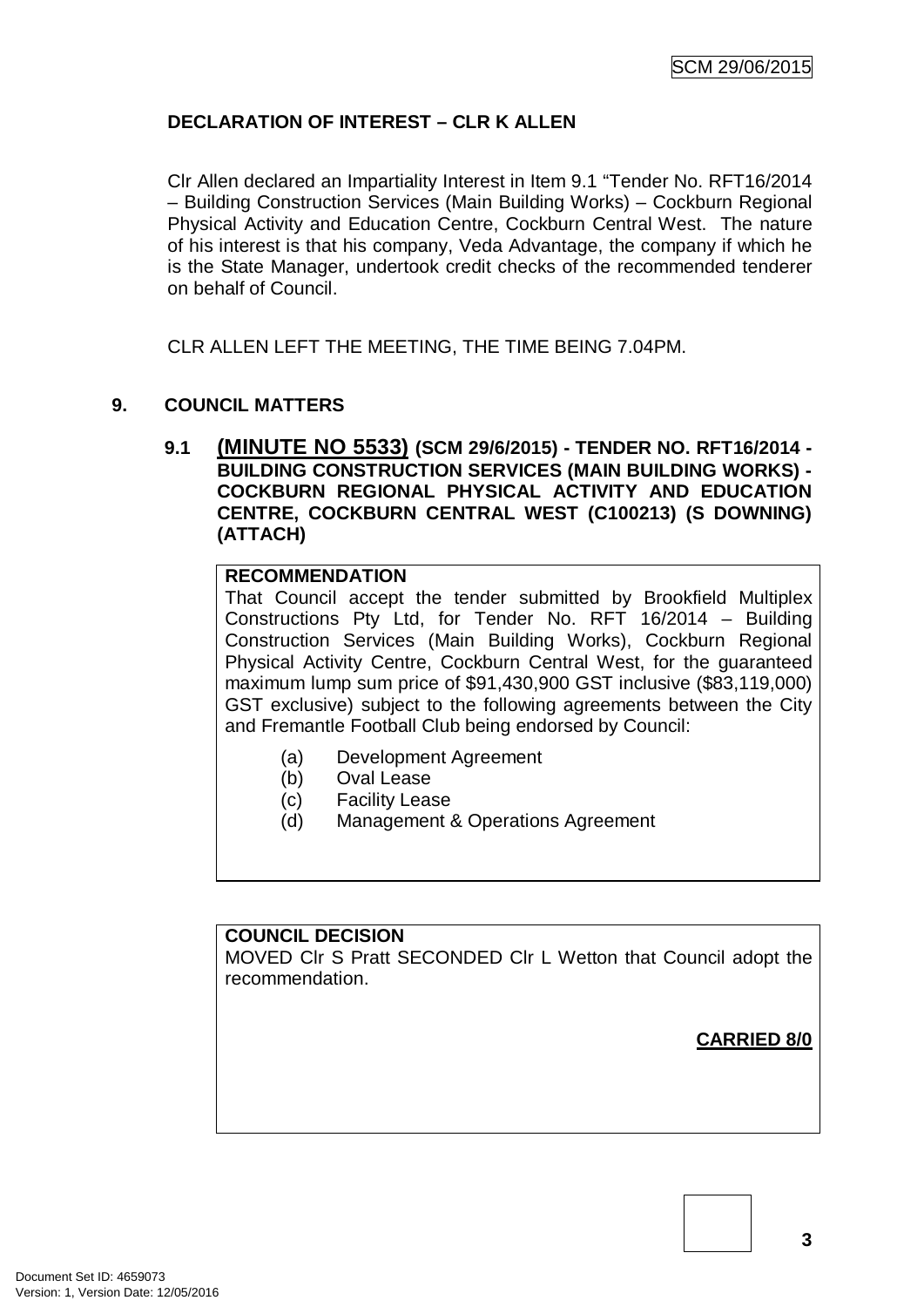## **Background**

The City of Cockburn (The Principal), in conjunction with project partner, the Fremantle Football Club (FFC), identified the requirement to seek expressions of interest from qualified, experienced and registered (WA Registered Building Service Contractor) Building Construction Contractors for the construction of the Cockburn Regional Physical Activity and Educational Centre (RPAEC). This proposed new sporting complex will be located within the Cockburn Central West (CCW) Precinct which is bounded by Beeliar Drive, Midgegooroo Avenue, Poletti Road and North Lake Road, Cockburn Central, Western Australia.

The facility will be a fully integrated, state of the art sporting complex that will cater for a full range of aquatic, indoor and outdoor sports which will be provided to the Cockburn community and the wider population. The facility will also provide an elite training facility and administrative accommodation to the FFC that meets or exceeds the benchmark of rival Australian Rules Football clubs and provides accommodation space for an educational training facility for Curtin University's students, academics and researchers, the details of which are still being negotiated.

The main building construction contract works will be procured using a modified traditional tendering process leading to a Guaranteed Maximum Price (GMP) contract.

Contracts for Pools Construction and Pool Filtration/Hydraulic Systems (RFT23/2014 & RFT24/2014) have been separately tendered by the Principal and the preferred tenderer/s will then be engaged by the Main Building Contractor as sub-contractors following award of the Main Building Contract. The preferred pools and filtration works tenderer was presented to the Special Council Meeting held on 23 June 2015 and endorsed by Council.

Contract for the Geothermal construction of injection and reinjection bores for the heating of the pool water bodies was separately tendered by the Principal (RFT 02/2015), with these works being managed by the Principal. The preferred geothermal tenderer was presented to the Special Council Meeting held on 23 June 2015 and accepted by Council.

The scope of the Main Building Works (on a site prepared by LandCorp prior to commencement of the main building works) includes, but is not limited to:

- Multipurpose indoor sports hall with six (6) high ball courts;
- Internal 'street' that provides a physical link between the key components of the facility;

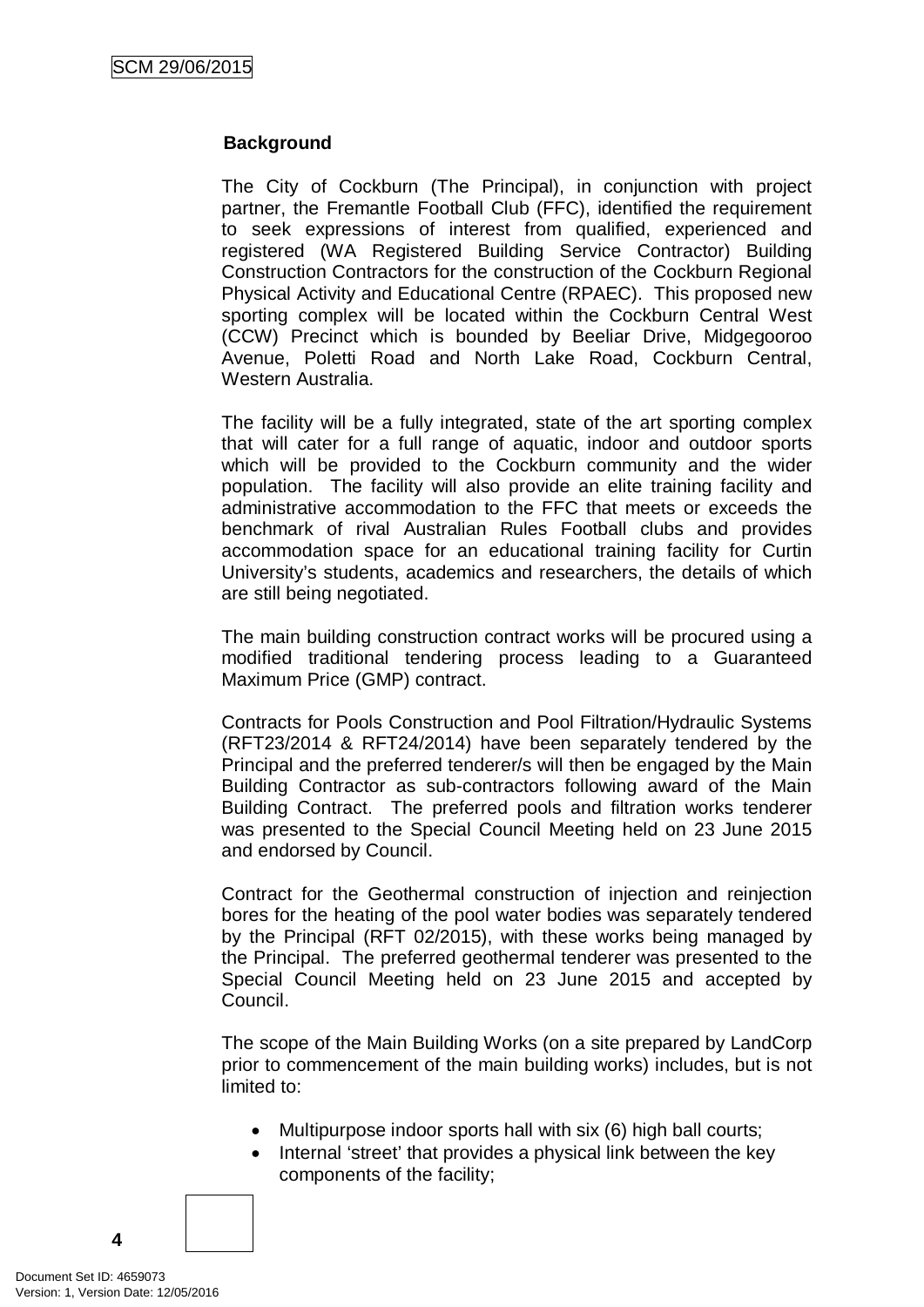- Community health club facility including gym and group fitness;
- Pools including:
	- 50m Outdoor Pool (with separating boom)
	- 25m Indoor Pool
	- Warm water/Hydrotherapy Pool
	- Hot & Cold Recovery Pools
	- > Leisure Pool
	- $\triangleright$  Learn to Swim Pool
	- $\triangleright$  Spa;
- 3 x feature waterslides:
- Commercial allied health space for lease;
- Community administration;
- Toilets, change rooms and ancillary accommodation;
- Car parking facilities;
- Clubrooms for swim club;
- Plant Room and storage areas:
- Function and Meeting rooms;
- Lecturette and Multimedia facilities;
- Altitude training room;
- Administration for Fremantle Football Club;
- Training facilities for Fremantle Football Club;
- Retail Sports shop:
- Secure Car Parking for Fremantle Football Club.
- •

A two-stage tendering process was undertaken:

# **Stage 1 - Expression of Interest (EOI)**

Stage 1 is the EOI Stage and was publically open to all capable legal entities in Australia and from around the world that have accepted the principles of the Conditions of Responding.

Following the close of the EOI, Respondents were evaluated and a shortlist of "Acceptable Tenderers" determined. The Principal then proceeded to the issuing of a restricted/private Request for Tender (RFT) which allowed the Respondents deemed Acceptable Tenderers to lodge a priced submission for the Main Building Construction works.

# **Stage 2 – Request for Tender (RFT)**

Stage 2 was the RFT Stage and was issued only to those Respondents who submitted responses, were selected by the Evaluation Panel at the completion of Stage 1 and deemed "Acceptable Tenderers".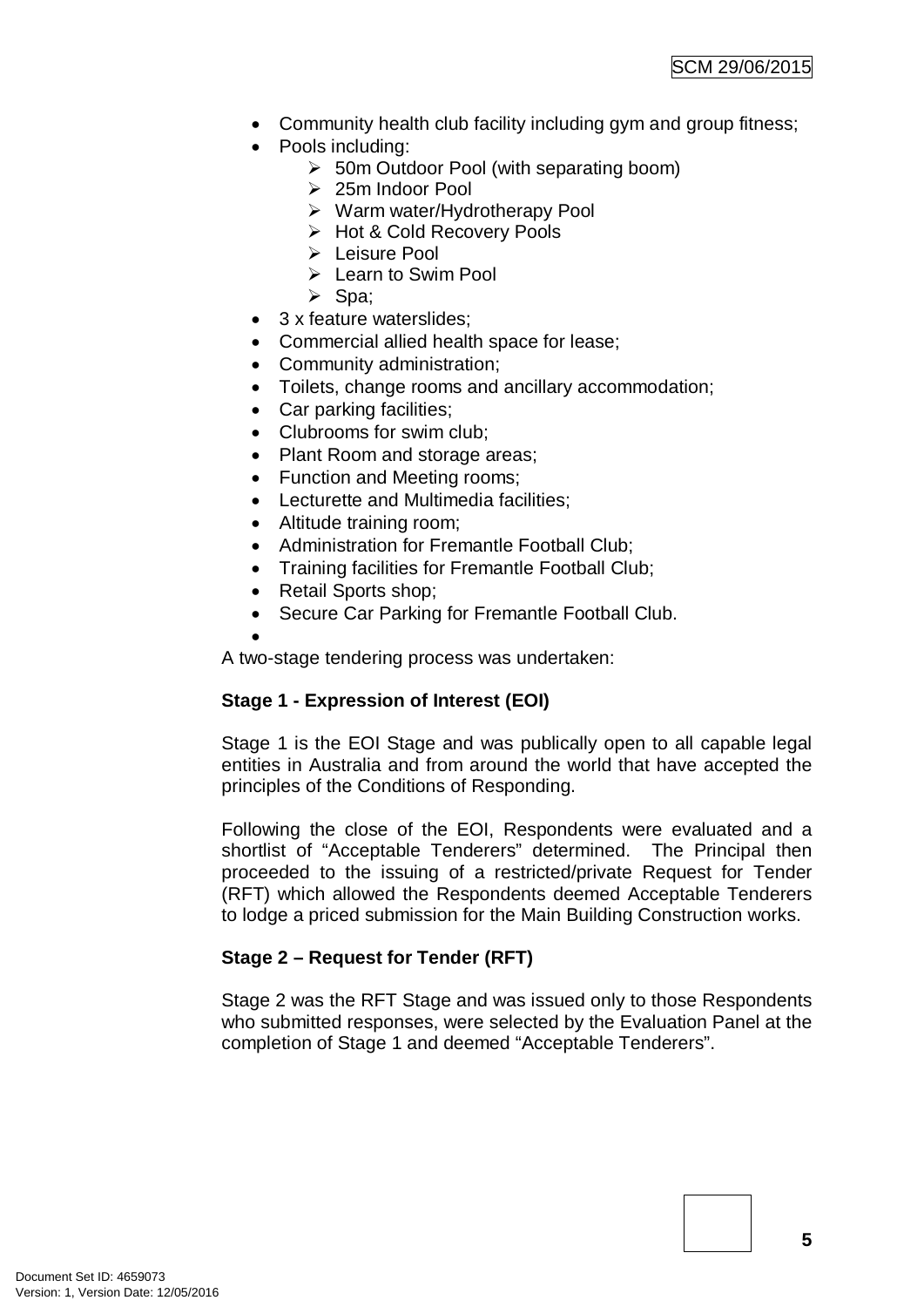|                | <b>Task</b>                      | Date              |
|----------------|----------------------------------|-------------------|
| 1              | Expression of Interest (Close)   | 11 September 2014 |
| 2              | Tender (RFT) Issue               | 17 October 2014   |
| $\overline{2}$ | Tender (RFT) Period (Close)      | 12 December 2014  |
| 3              | Tender (RFT) Award               | 29 June 2015      |
| 4              | <b>Construction Commencement</b> | 15 July 2015      |
| 5              | <b>Practical Completion</b>      | March 2017        |

The preliminary project/works schedule is as follows:

Expression of Interest Number EOI 13/2014 – Building Construction Services (Main Building Works), Cockburn Regional Physical Activity and Education Centre, was advertised on Saturday 2 August 2014 in the Local Government Tenders section of "The West Australian" newspaper. It was also displayed on the City's E-Tendering website between Saturday, 2 August 2014 and Thursday, 11 September 2014 throughout Australia and New Zealand.

A mandatory briefing was held on Monday, 18 August 2014 from 10am to 12noon at The City of Cockburn's Integrated Health and Community Facility, 11 Wentworth Parade, Success Western Australia. The mandatory briefing saw the attendance of 15 interested parties. All ten respondents attended the mandatory briefing.

Responses closed at 2:00pm (AWST) Thursday, 11 September 2014 and ten (10) submissions were received from:

|                | <b>Company Name</b>                               | <b>Trading As</b>                             |
|----------------|---------------------------------------------------|-----------------------------------------------|
| 1              | <b>BGC Construction Pty Ltd</b>                   |                                               |
| $\overline{2}$ | Broad Construction Services (WA) Pty Ltd          |                                               |
| 3              | <b>Brookfield Multiplex Constructions Pty Ltd</b> |                                               |
| 4              | <b>Built Environs WA Pty Ltd</b>                  | <b>Built Environs</b>                         |
| 5              | <b>Cockram Construction Limited</b>               |                                               |
| 6              | Cooper & Oxley Builders Pty Ltd                   |                                               |
| $\overline{7}$ | Doric Contractors Pty Ltd                         |                                               |
| 8              | <b>Perkins Decmil Joint Venture</b>               | <b>Perkins Decmil</b><br><b>Joint Venture</b> |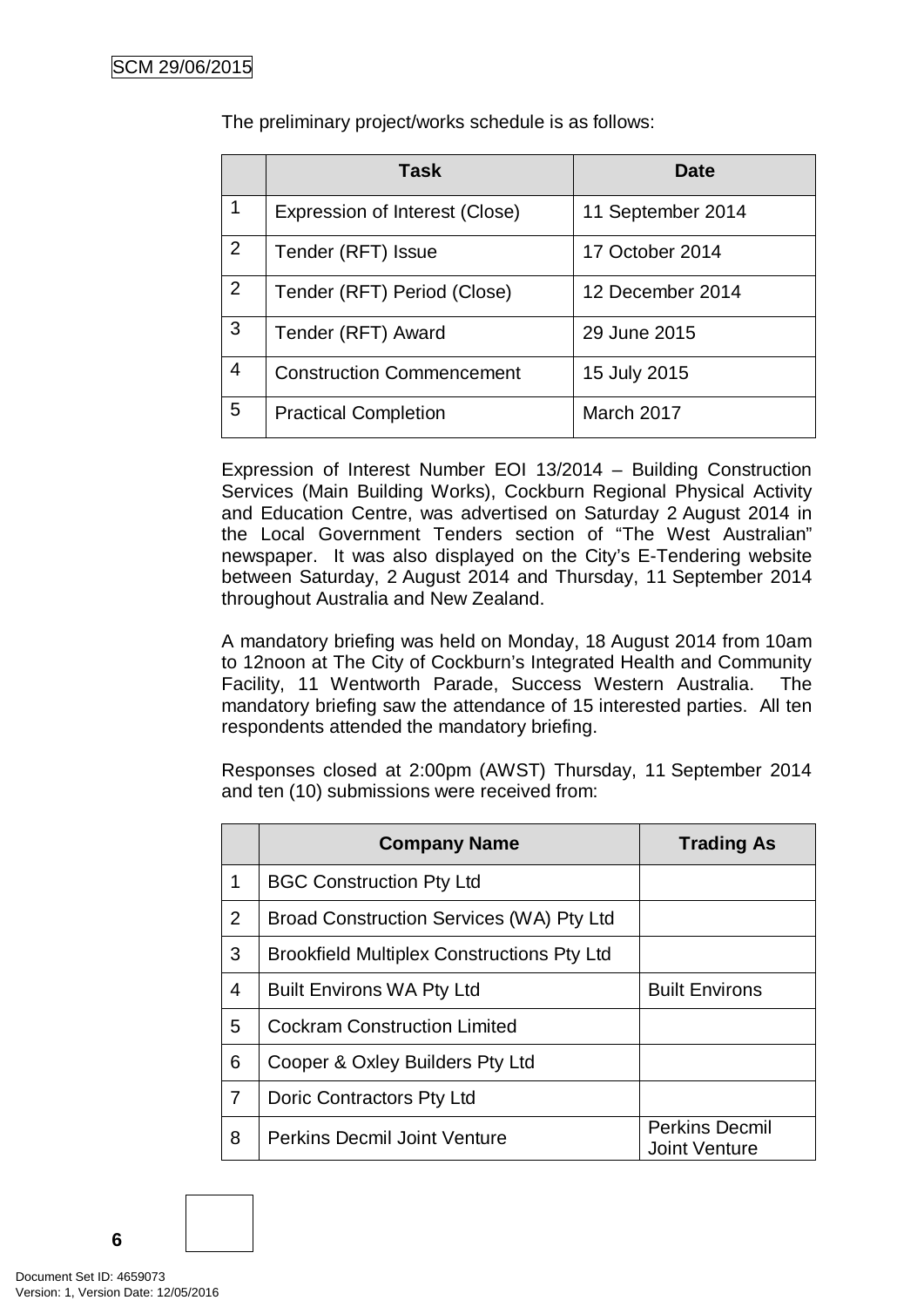|    | Perkins (WA) Pty Ltd and Decmil Australia Pty Ltd |  |  |
|----|---------------------------------------------------|--|--|
| -9 | Pindan Contracting Pty Ltd                        |  |  |
|    | 10   Probuild Constructions (Aust.) Pty Ltd       |  |  |

The evaluation process resulted in the following respondents being deemed "Acceptable Tenderers":

- Brookfield Multiplex Constructions Pty Ltd
- Perkins Decmil Joint Venture
- Pindan Contracting Pty Ltd
- Broad Construction Services (WA) Pty Ltd.

These respondents were invited to tender for the Main Building Construction of the new Regional Physical Activity and Education Centre (RPAEC), Cockburn Central West under a request for tender process.

The Tender Number RFT 16/2014 – Building Construction Services (Main Building Works), Cockburn Regional Physical Activity and Education Centre, was issued to the acceptable tenderers via the City's E-Tendering website on Friday, 17 October 2014.

The "Acceptable Tenderers" were issued with substantially complete (80% - 90%) design documentation.

A non-guaranteed Bill of Quantities was issued as an addendum during the RFT stage.

Tenderers had approximately one (1) week to review and explore the initial design components culminating with Tenderers presenting innovative alternative design solutions to the Principal and current Design Team in a workshop environment. A further three (3) weeks involved an interactive tendering period with direct but controlled access to the Design Team to allow elaboration of identified alternatives during this period. The intention of these alternative designs was to provide cost and time savings to the Principal. These design alternatives were not disclosed to the other Tenderers. The Principal retained the intellectual property rights of all submissions.

At the conclusion of the tendering period; all Tenderers were required to submit a compliant Tender based on the initial design and, in addition, provide a range of alternative design options.

A full summary of the tender process has been prepared by NS Projects (Project Manager) under Attachment 6 - City of Cockburn Regional Physical Activity & Education Centre - Tender Report.

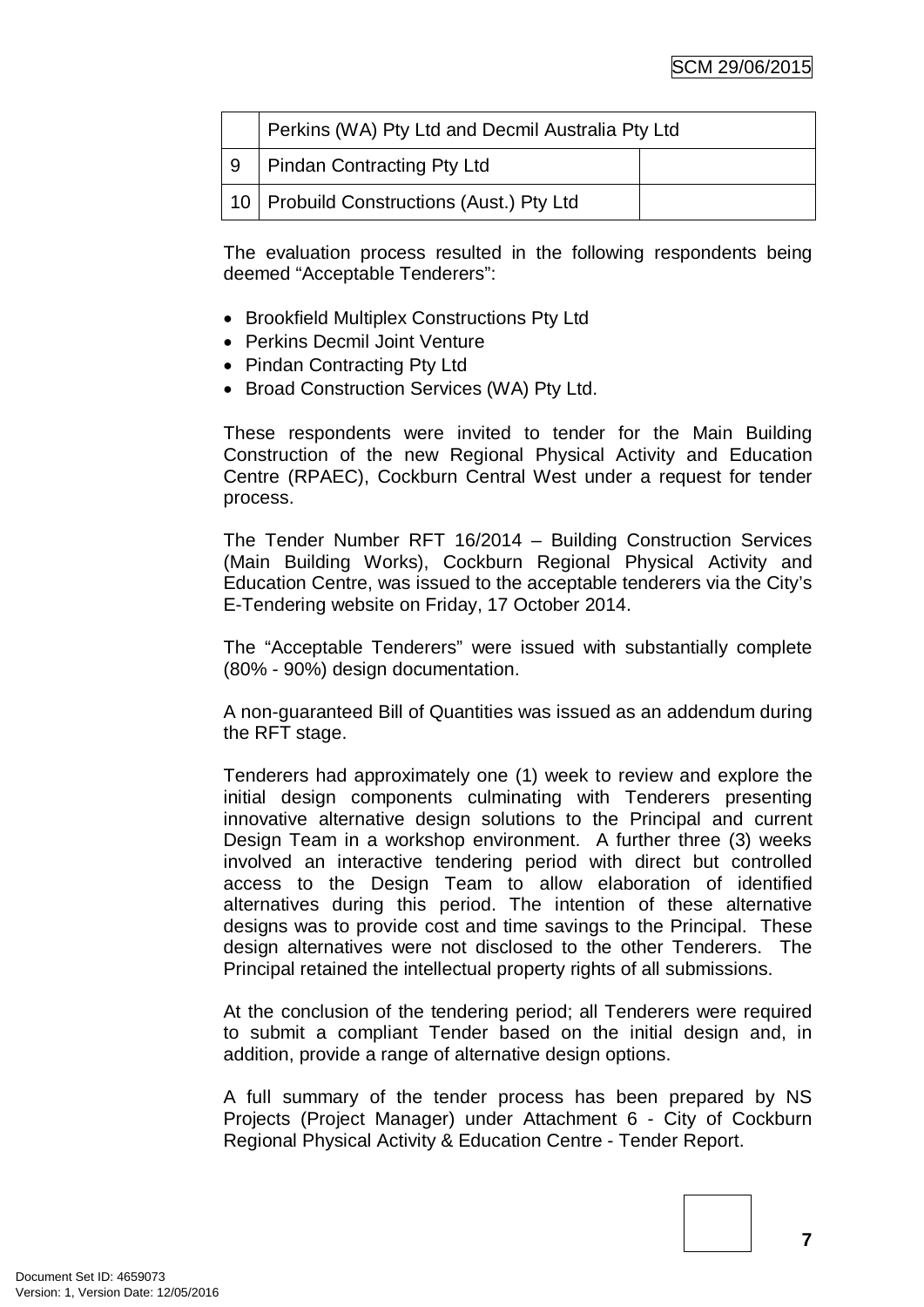## **Submission**

Tenders closed at 2:00pm (AWST) on Friday, 12 December 2014 and five (5) tender submissions were received from:

- 1. Brookfield Multiplex Constructions Pty Ltd<br>2. Broad Construction Services (WA) Pty Ltd
- 2. Broad Construction Services (WA) Pty Ltd<br>3. Broad Construction Services (WA) Pty Ltd
- Broad Construction Services (WA) Pty Ltd Alternative
- 4. Pindan Contracting Pty Ltd<br>5. Perkins Decmil Joint Ventur
- 5. Perkins Decmil Joint Venture

## **Report**

Compliance Criteria

|     | <b>COMPLIANCE CRITERIA</b>                                                                                                      |
|-----|---------------------------------------------------------------------------------------------------------------------------------|
|     | (a) Attendance at the Mandatory Tender Workshops ( <b>Part 1</b> ).                                                             |
|     | (b) Compliance with the Conditions of Tendering (Part 1) of this<br>Request                                                     |
|     | (c) Compliance with the Specification (Part 2) contained in the<br>Request.                                                     |
|     | (d) Compliance with Sub-Contractors Requirements and completion<br>of Section 3.3.3.                                            |
|     | (e) Compliance with AS/NZS ISO 14001 Accreditation Requirements<br>and completion of Section 3.3.5.                             |
| (f) | Compliance with Qualitative Criteria requirements and completion<br>of Section 3.4.2.                                           |
| (g) | Compliance with Fixed Price and completion of Section 3.5.2.                                                                    |
|     | (h) Compliance with and completion of the Price Schedule (including<br>Breakdown of Lump Sum) in the format provided in Part 4. |
| (i) | Compliance with Occupational Safety & Health Requirements &<br>completion of Appendix A.                                        |
| (j) | Compliance with ACCC Requirements and completion of<br>Appendix B.                                                              |
| (k) | Compliance with Building Code 2013 Requirements and<br>completion of Appendix C                                                 |
| (1) | Acknowledgement of any Addenda issued.                                                                                          |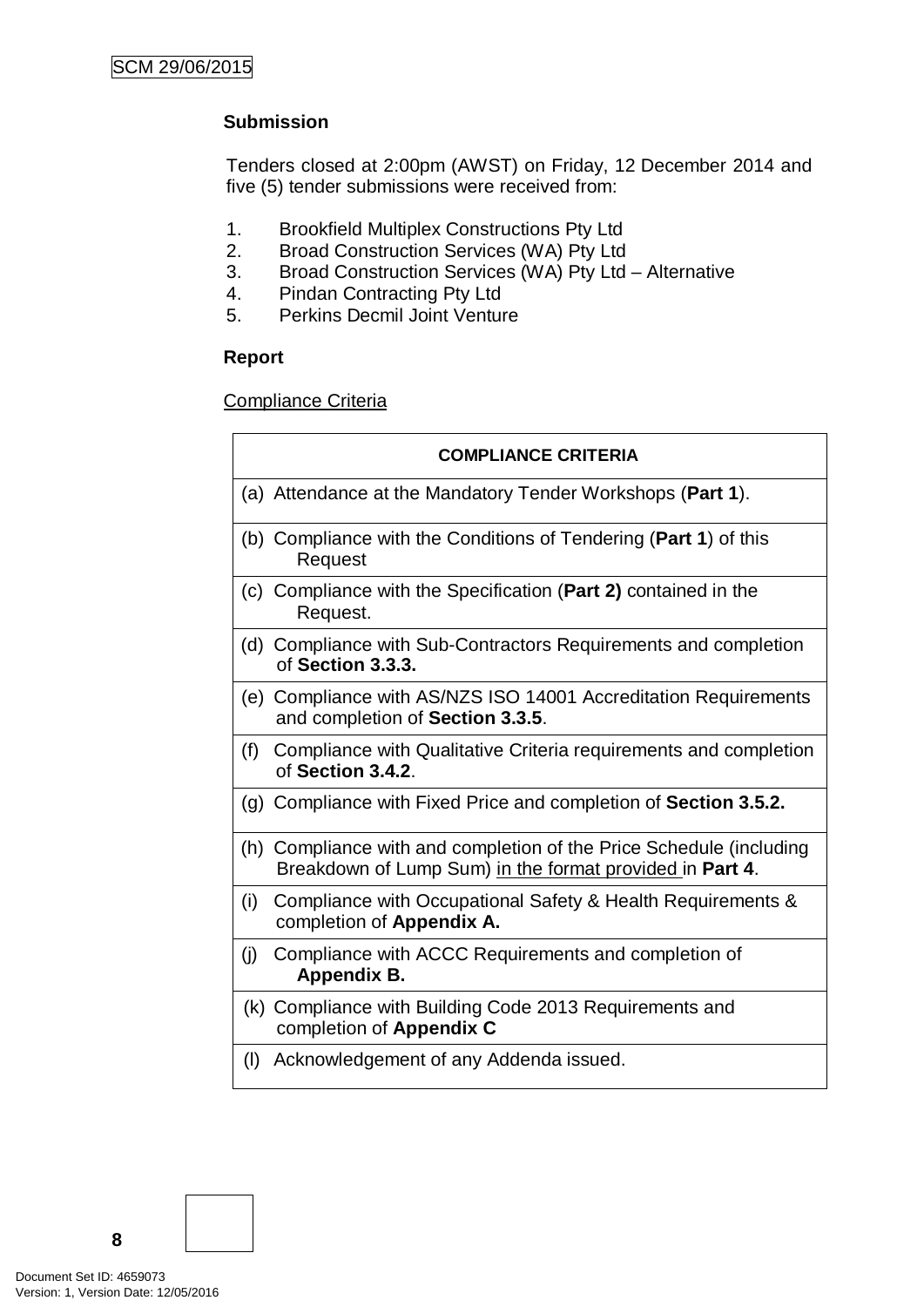# **Compliant Tenderers**

All Tenderers were deemed compliant and evaluated with the exception of the alternative submission presented by Broad Construction Services as the tenderer proposed scope changes.

## Evaluation Criteria

| <b>Evaluation Criteria</b>                | Weighting<br>Percentage |
|-------------------------------------------|-------------------------|
| Tenderer's Key Personnel & Subcontractors | <b>20%</b>              |
| Methodology                               | 10%                     |
| Tendered Price - Lump Sum                 | 70%                     |
| <b>TOTAL</b>                              | 100%                    |

## Evaluation Panel

The tender submissions were evaluated by:

|     | <b>Name</b>               | <b>Title</b>                                        | <b>Representing</b>               |
|-----|---------------------------|-----------------------------------------------------|-----------------------------------|
| 1.  | Stephen Cain              | <b>Chief Executive Officer</b>                      | City of Cockburn                  |
| 2.  | Stuart Downing **         | Director, Finance &<br><b>Corporate Services</b>    | City of Cockburn                  |
| 3.  | Daniel Arndt              | Director, Planning &<br>Development                 | City of Cockburn                  |
| 4.  | <b>Anton Lees</b>         | A/Director, Engineering &<br><b>Works</b>           | City of Cockburn                  |
| 5   | Donald Green              | Director, Governance &<br><b>Community Services</b> | City of Cockburn                  |
| 6.  | <b>Robert Avard</b>       | <b>Manager Community</b><br><b>Services</b>         | City of Cockburn                  |
| 7.  | <b>Brad Paatsch</b>       | <b>General Manager Strategic</b><br>Projects        | <b>Fremantle Football</b><br>Club |
| 8.  | <b>Chris Beattie</b>      | Division Manager, Gemba<br>Group Pty Ltd            | <b>Fremantle Football</b><br>Club |
| 9.  | <b>Steve McDonald</b>     | Senior Project Manager                              | NS Projects P/L                   |
| 10  | David Karotkin            | <b>Managing Director</b>                            | Sandover Pinder<br>Architects     |
| 11. | <b>Scott Parrott</b>      | <b>Director</b>                                     | <b>WT Partnership</b>             |
|     | <b>Advisory Role Only</b> |                                                     |                                   |
| 1.  | <b>Adrian Lacquiere</b>   | <b>Recreation Services</b><br>Coordinator           | City of Cockburn                  |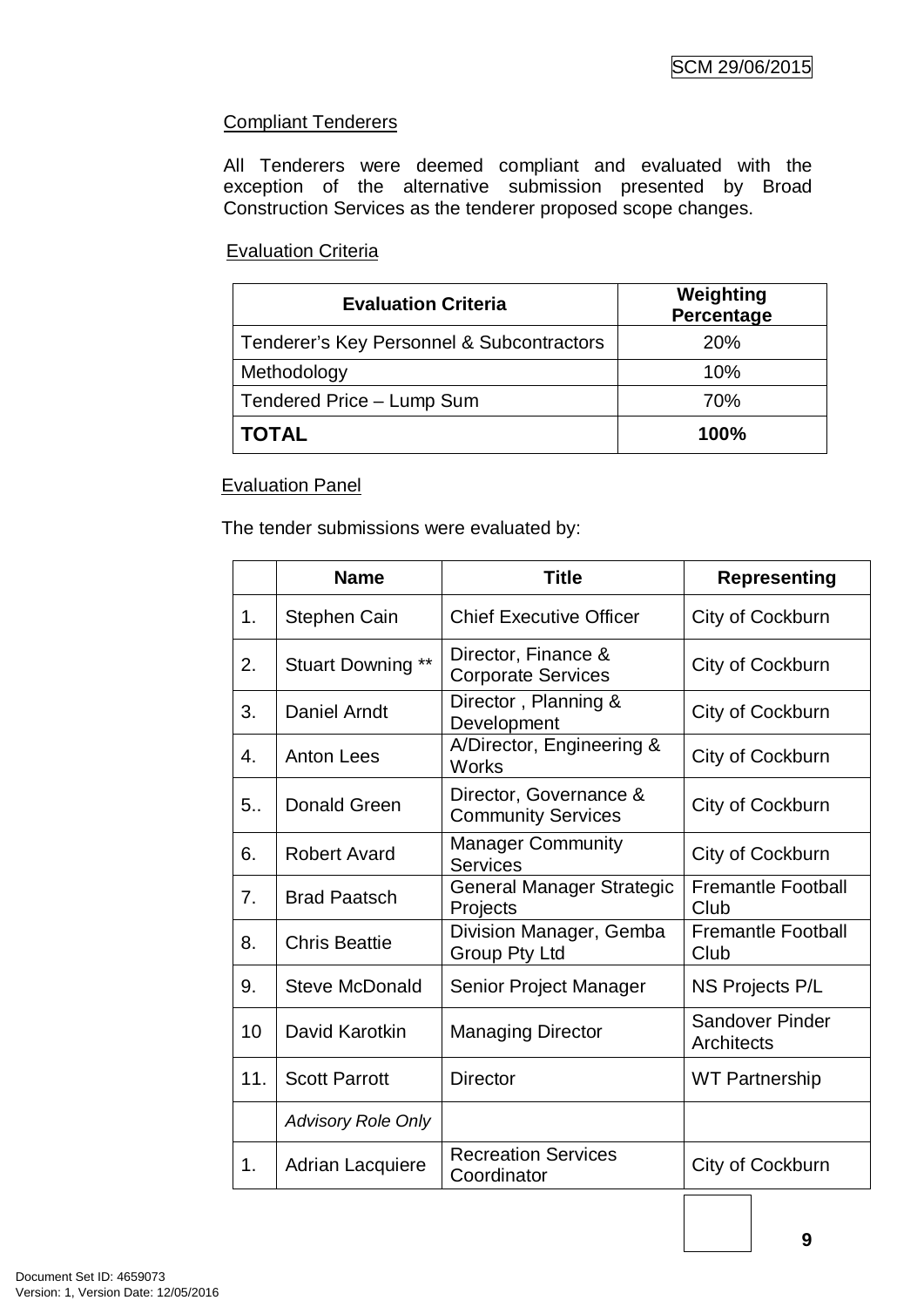| 2. | Andy Armstrong      | <b>Project Director</b>     | NS Projects P/L    |  |
|----|---------------------|-----------------------------|--------------------|--|
| 3. | Mike McGrath        | <b>Senior Associate</b>     | <b>DWP</b>  Suters |  |
|    | Probity/Compliance  |                             |                    |  |
|    | <b>Gary Ridgway</b> | <b>Contracts Specialist</b> | City of Cockburn   |  |

# **\*\* Chairperson**

## Scoring Table - Combined Totals

|                                                                | <b>Percentage Score</b>   |                                      |              |
|----------------------------------------------------------------|---------------------------|--------------------------------------|--------------|
| Tenderer's Name                                                | Cost<br><b>Evaluation</b> | <b>Non-Cost</b><br><b>Evaluation</b> | <b>Total</b> |
|                                                                | 70%                       | 30%                                  | 100%         |
| <b>Brookfield Multiplex</b><br><b>Constructions Pty Ltd **</b> | 70.00%                    | 22.05%                               | 92.05%       |
| <b>Perkins Decmil Joint Venture</b>                            | 65.92%                    | 22.82%                               | 88.74%       |
| Broad Construction Services (WA)<br>Pty Ltd                    | 66.62%                    | 21.70%                               | 88.33%       |
| <b>Pindan Contracting Pty Ltd</b>                              | 61.96%                    | 20.64%                               | 82.60%       |

## \*\* **Recommended Submission**

## Evaluation Criteria Assessment

The tender assessment period involved the evaluation panel completing a detailed review of all Tenders received after the panel member had received a briefing from each of the four Tenderers on 17 December 2014. The presentation by the four tenderers on 17 December did not form part of the evaluation process however was provided so the panel members were informed of the various alternatives being proposed by the tenderers.

The Design Team assessed the proposed alternative design solutions to determine whether these changes could be integrated into the facility. The alternative design solutions were considered based on financial or operational savings to the Principal. The endorsed design alternatives were then shortlisted with the associated cost discounted from the associated Tenderer's initial GMP figure to arrive at a single preferred Tenderer.

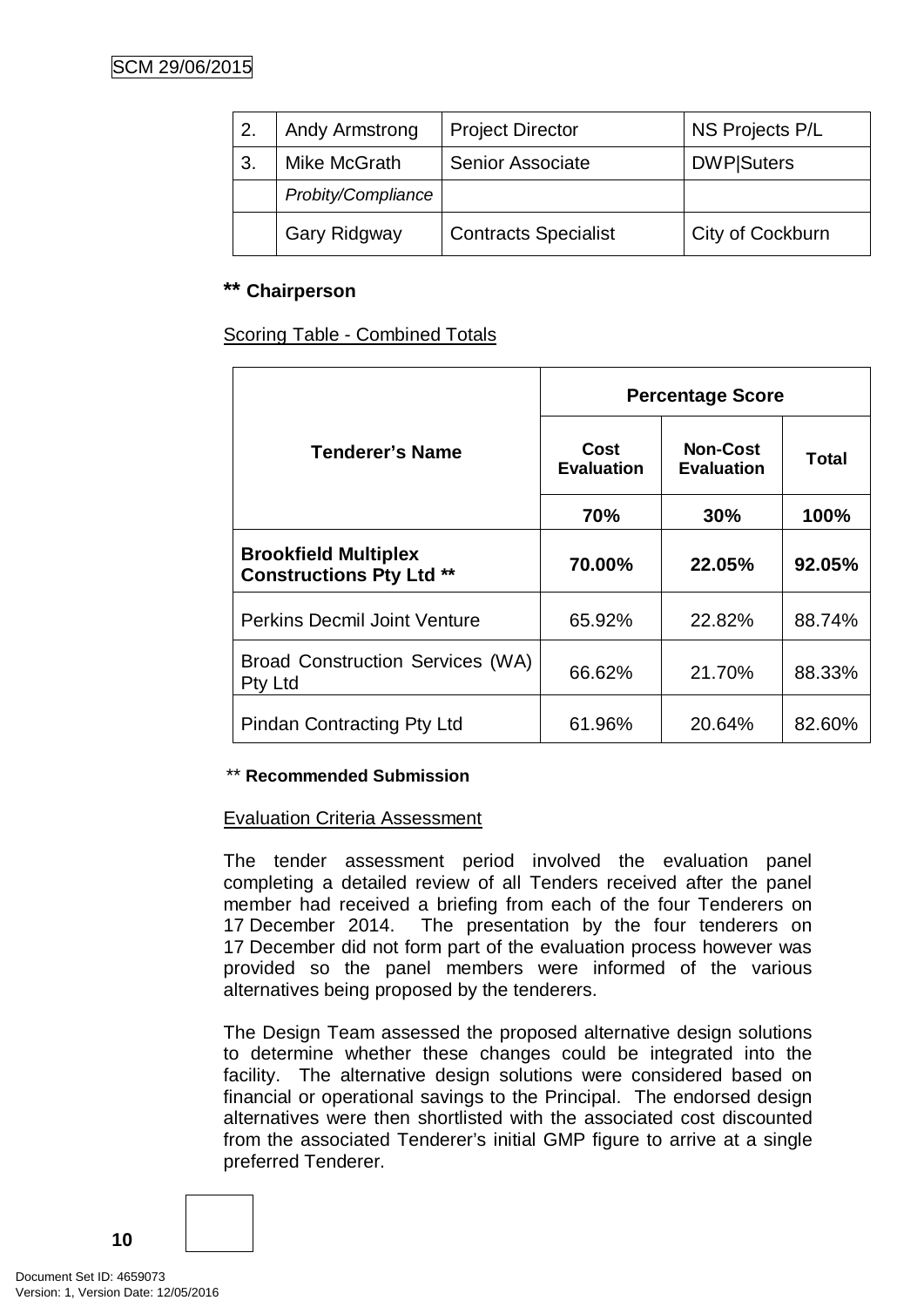On completion of the assessment process alternative designs from unsuccessful Tenderers were considered for implementation into the final design.

## Tenderer's Key Personell and Subcontractors

All tenderers demonstrated they had sufficient key personell skills and experience to complete the works within the required time frame. It was the view of the Panel that Broad, Brookfield Multiplex and Perkins were deemed to have slightly more experienced key personnel compared to Pindan on the scale and types of projects.

#### **Methodology**

All tenderers demonstrated a strong understanding for the construction methodology required to complete the project. They all clearly had the experience to manage complex issues that could arise and had the ability to deliver significant projects using their proposed construction techniques. All tenderers were also able to demonstrate that they could complete the construction of the building within the timeframe anticipated.

## **Summation**

Brookfield Multiplex Constructions Pty Ltd (BMX) was selected as the Preferred Tenderer for this project and advised accordingly on Tuesday, 20 January 2015 so as to finalise the design of the Cockburn Regional Physical Activity and Education Centre and to achieve an agreed GMP for the construction works and agreement on the terms and conditions for a contract to be entered into by the Principal.

The Pools Construction and Pool Filtration/Hydraulics Contracts (collectively known as the Pool Works) were tendered separately by the City. The preferred Main Building Construction Tenderer participated in the assessment panel for these tenders with the Panel determining that Commercial Aquatics Australia (CAA) provided the best offer in terms of price and quality and would be considered as preferred for Pools Construction and Pool Filtration/Hydraulics. The formal appointment of CCA would be made by the Main Building Contractor as these works would fall within the main building works package.

The Geothermal Injection and reinjection bores was also tendered separately and will be contracted and managed directly by the City.

In order to achieve the construction budget, further value engineering was required on top of the tendered alternatives put forward by BMX. This required a significant review in the products, materials and design that has resulted in the target construction being met after some non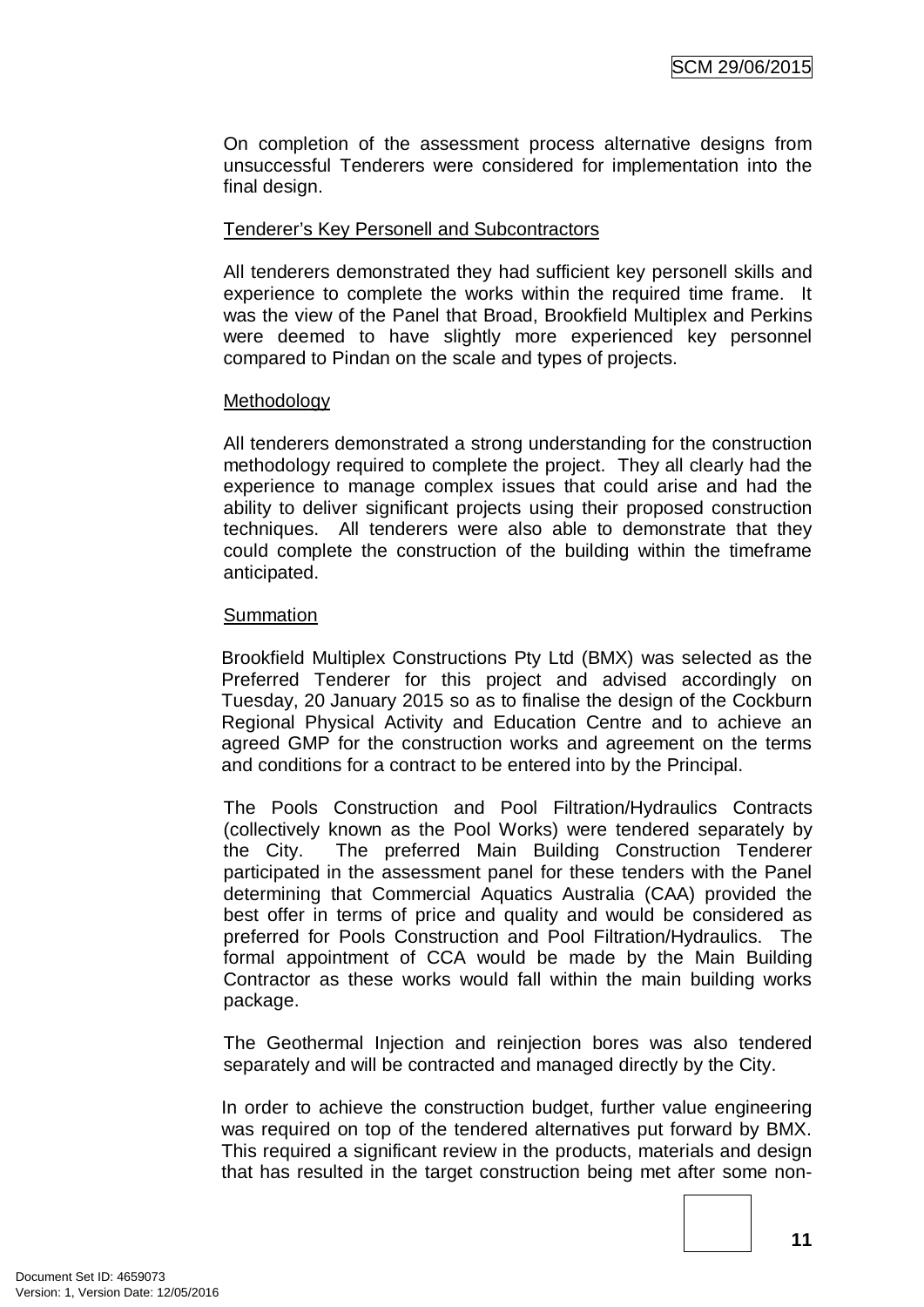core components of the facility were excluded. These included the City's proposed Civic and Function facilities along with approximately 380m2 of future expansion space. These items were not in the original brief however were included at the time of the tender based on the cost advice from the Quantity Surveyor. The final design to reach the GMP includes the following key changes from the original design to achieve the GMP:

- Reduction in Level 1 future expansion and civic spaces;
- Relocation of gym and group fitness areas;
- Relocation of Function and meeting rooms to the ground level;
- 52m outdoor pool with movable boom reduced to 50m with fixed hinged boom;
- General floor area reductions to provide more efficient circulation spaces;
- Alternative mechanical air handling system to Fremantle Football Club administration areas;
- Alternative mechanical ventilation system in aquatic hall area
- Reduction in glazing and façade;
- Alternative pool filtration option (originally preferred but was cost prohibitive);
- Alternative product selections obtained by the Builder that have the same or better specifications to the original selection
- Reallocation of the Artwork allowance (\$280k) to the construction budget. Artwork will be separately budgeted in the 2015/16 & 2016/17 financial years.

The formal and final submission of the GMP from BMX is outlined within the Confidential Attachment  $4$  – Final GMP submission – Brookfield Multiplex Construction Pty Ltd.

The final drawings that represent the deliverables under the GMP are outlined in Attachments 5 – Final Project Drawings and Plans.

With the GMP approach, variations during construction will be restricted to Individual Scope Variations; being Principal-instigated material or substantial scope changes and/or abortive works and as set out more fully in the General Conditions of Contract. The design team will not be novated and will remain in the control of the Principal. Some elements of the works will be Design and Construct where the design team is not able to complete a full design. Under the GMP approach, any design errors or omissions are deemed to be included as the Contractor's risk.

A relationship based contract is proposed which will require the Principal to consider design changes during construction which are proposed by the Building Construction Contractor. There is no obligation on the Principal to accept any changes although a

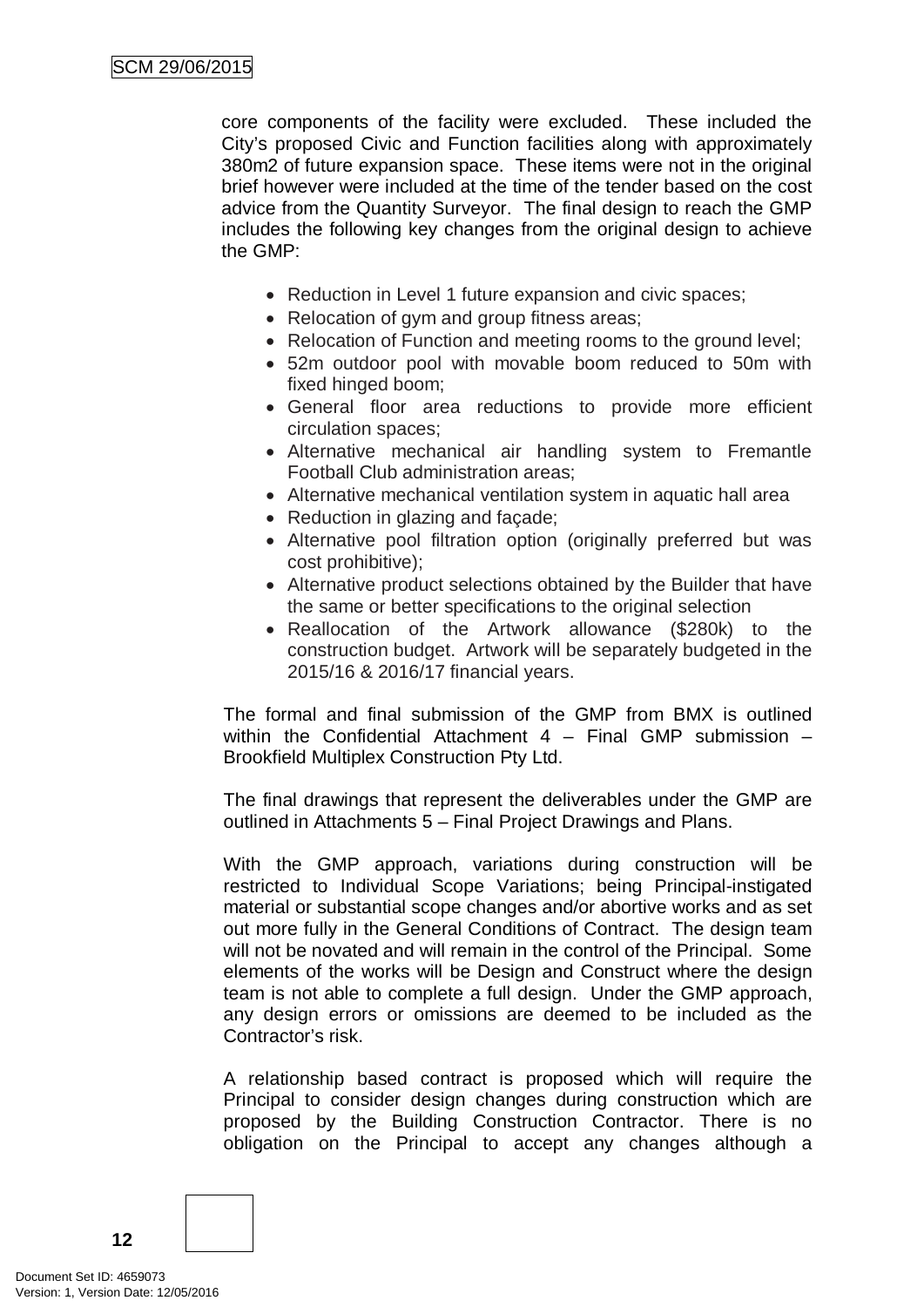reasonable approach will be taken and savings if any may be shared between the Principal and the main contractor.

The evaluation panel recommends that Council accept the submission from Brookfield Multiplex Constructions Pty Ltd as being the most advantageous and value for money tender submission to the City of Cockburn. The recommendation is based on the recommended tenderer assessed as having the capability, appropriate plant and equipment, experience, key personnel, subcontractors and proposed methodology that will meet the City of Cockburn requirements as articulated in the specification. The GMP submitted by Brookfield Multiplex Constructions meets the construction target set for the project.

Contract conditions will be progressed with BMX and subject to the endorsement by Council to award these works, the terms and conditions of the contract will be signed by the Chief Executive Officer under delegated authority.

## **Strategic Plan/Policy Implications**

#### *Growing City*

• Investment in industrial and commercial areas, provide employment, careers and increase economic capacity in the City.

#### *Infrastructure*

- Community facilities that meet the diverse needs of the community now and into the future.
- Community infrastructure that is well planned, managed, safe, functional, sustainable and aesthetically pleasing.
- Partnerships that help provide community infrastructure.
- Facilities that promote the identity of Cockburn and its communities.

## *Community & Lifestyle*

- People of all ages and abilities to have equal access to our facilities and services in our communities.
- Promotion of active and healthy communities.

## *A Prosperous City*

- Sustainable development that ensures Cockburn Central becomes a Strategic Regional Centre.
- Creation and promotion of opportunities for destination based leisure and tourism facilities.

## *Moving Around*

• Infrastructure that supports the uptake of public transport and pedestrian movement.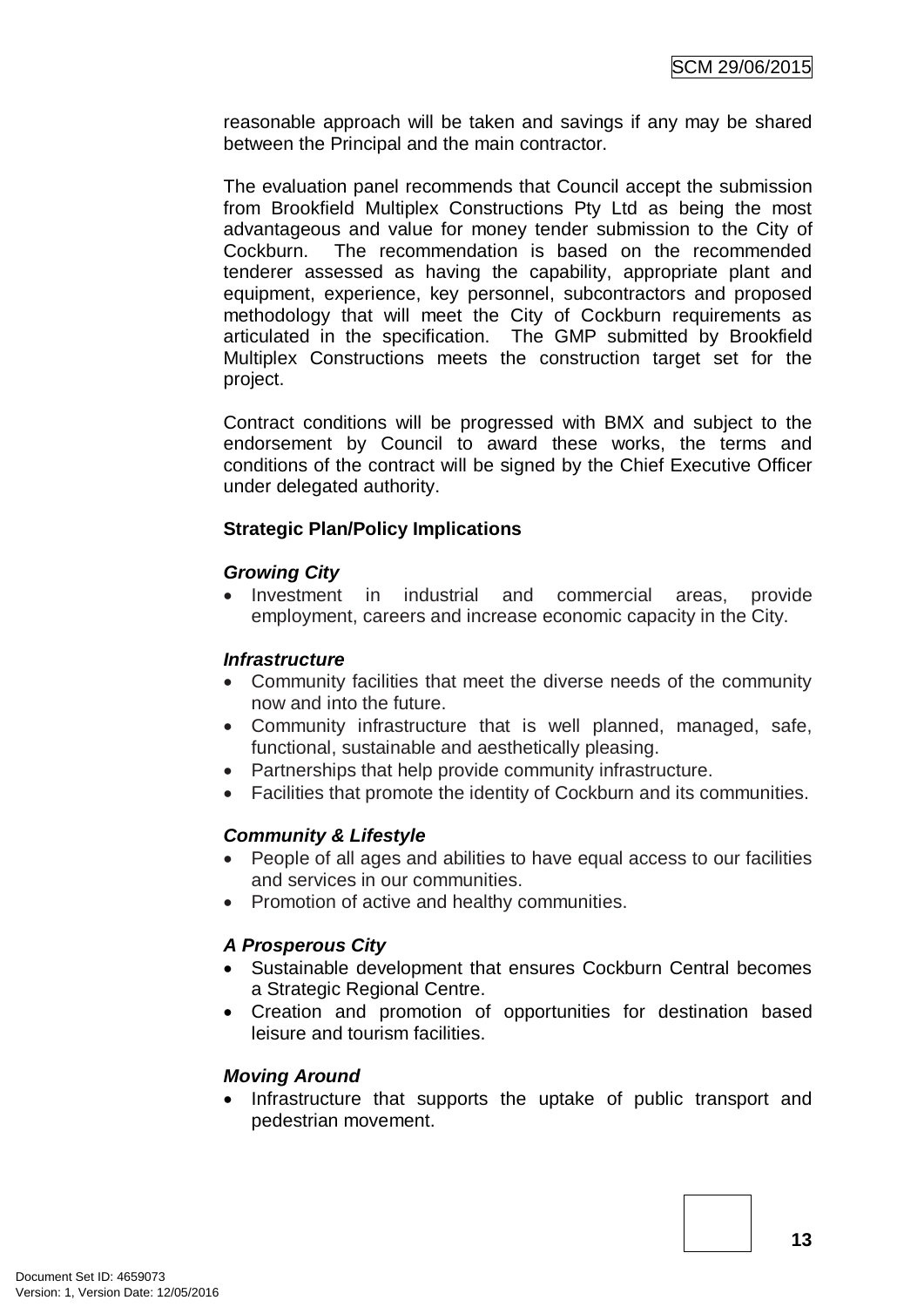## **Budget/Financial Implications**

The final cost and stakeholder contributions for the RPAEC project has been outlined in the below table:

| <b>Stakeholder</b>                 | <b>Final Funding</b> |
|------------------------------------|----------------------|
| City of Cockburn                   | \$72.85M             |
| <b>Fremantle Football Club</b>     | \$12.75M             |
| <b>Federal Government RDAF</b>     | \$10.00M             |
| <b>State Government - Cabinet</b>  | \$10.00M             |
| <b>State Government - CSRFF</b>    | \$2.40M              |
| <b>Curtin University</b>           | \$ 1.00M             |
| <b>Total Funding Contributions</b> | \$109.0M             |

The City will be funding its portion of the project via the following sources:

| Municipal and Reserves            | \$47.85M |
|-----------------------------------|----------|
| Loan from WA Treasury Corporation | \$25.00M |
| <b>Total Funding</b>              | \$72.85M |

The GMP of \$83,119,000 GST exclusive submitted by Brookfield Multiplex matches the construction budget set aside for the project.

The City undertook a financial review of each of the Tenderers through an independent credit reference agency 'Veda Advantage'. Corporate Scorecards (Veda's company assessment arm) were used to undertake a detailed review of the tenderers financials including a current market analysis assessment. A detailed report indicating their ability to financially undertake the level of work has been produced indicating all tenders would be financially viable. The Principal will seek bank guarantees and a deed of indemnity from the Parent entity of BMX.

## **Legal Implications**

Section 3.57 of the Local Government Act 1995 and Part 4 of the Local Government (Functions and General) Regulations 1996 refers.

## **Community Consultation**

N/A

# **Attachment(s)**

The following **Confidential\* Attachments** are provided under a separate cover:

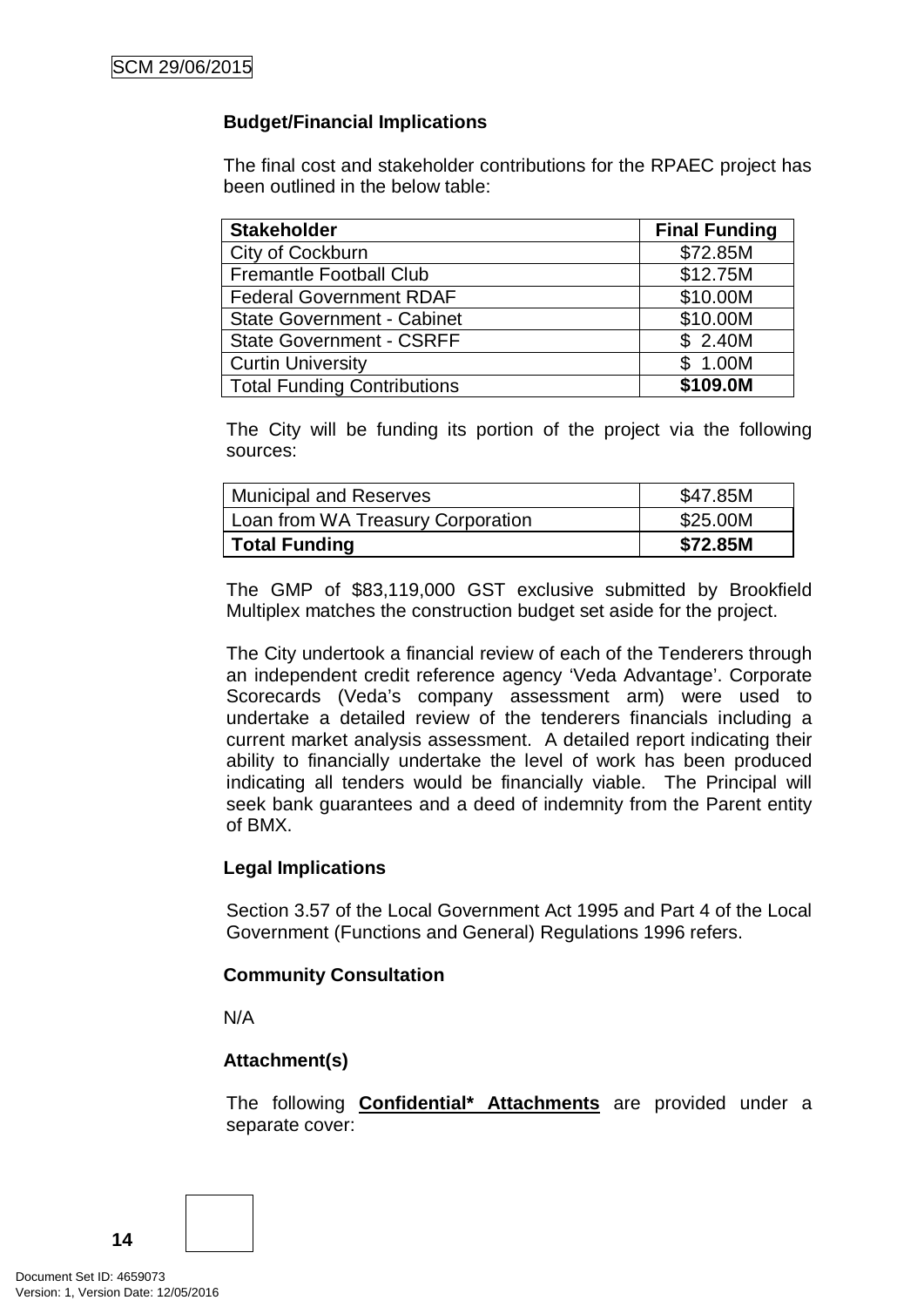- 1. \* Compliance Assessment;
- 2. \* Consolidated Evaluation Score;
- 3. \* Tendered Prices
- 4. \* Final GMP submission Brookfield Multiplex Construction Pty Ltd
- 5. Final Project Drawings and Plans
- 6. \* NS Projects Tender Report,

#### **Advice to Proponent(s)/Submissioners**

Those who lodged a tender submission have been advised that this matter is to be considered at the 29 June 2015 Special Council Meeting.

#### **Implications of Section 3.18(3) Local Government Act, 1995**

The provision and operation of leisure facilities is a typical function of local government, although it now operates in a competitive market, particularly in the gymnasium and fitness areas. In general, it is expected that local government provides a broad mix of aquatic, court and fitness options for the community. The RPAEC facility adheres strongly to that concept and in addition, has partnered with the private (Fremantle Football Club) and education (Curtin University) sectors to provide a unique, multi - functional facility capable of being a major drawcard for the community and an attractive client based opportunity for Council.

The premises have been designed to minimise initial capital costs for tenancy spaces, which has been made possible by securing State and Federal funding as a contribution to the initial construction. Each tenant has also committed to pay a proportionate initial establishment cost for independent areas of occupancy and will ultimately be responsible for outgoings and associated depreciation costs to ensure ongoing operational expenditure is accounted for.

With the majority of the building being the responsibility of the City of Cockburn, a Business and Operational Management Plan has been adopted by Council which determines the financial model for the ongoing performance of those areas. The Plan indicates that these operational requirements will be partly subsidised by Council for the first three years, before generating operational surpluses. Council will also be responsible for cash backing the depreciation costs of its operational areas, to ensure adequate provision for major maintenance and replacement costs, when required in future.

AT THIS POINT IN THE MEETING, CLR KEVIN ALLEN RETURNED TO THE MEETING, THE TIME BEING 7.08PM.

THE PRESIDING MEMBER ADVISED CLR ALLEN OF THE DECISIONS OF COUNCIL IN RELATION TO ITEM 9.1, THAT WAS MADE IN HIS ABSENCE.

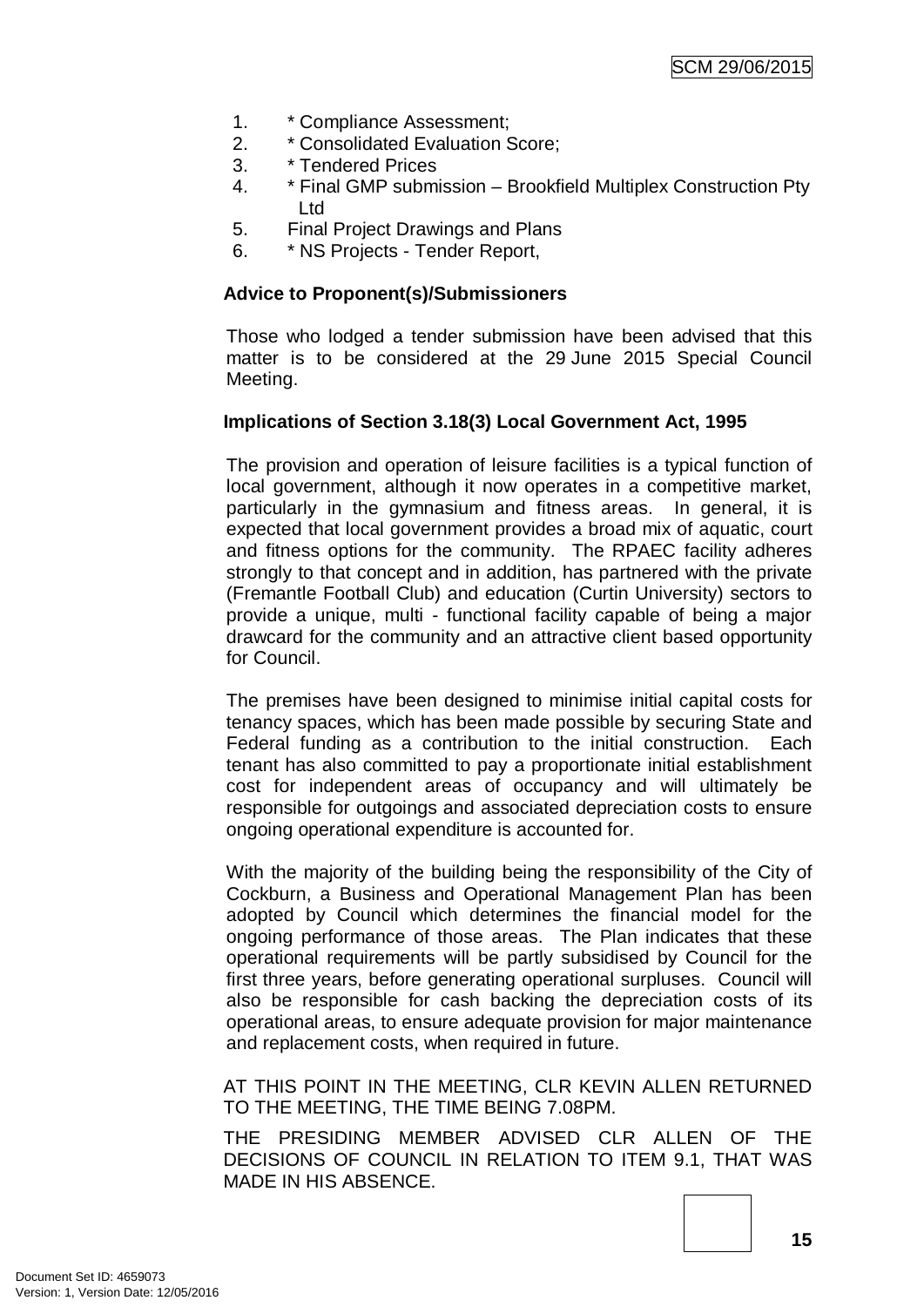## **9.2 (MINUTE NO 5534) (SCM 29/6/2015) - ADVICE TO SOUTHERN METROPOLITAN REGIONAL COUNCIL AND MEMBERS (028/006) (S CAIN) (ATTACH)**

# **RECOMMENDATION**

That Council:

- (1) advises the Southern Metropolitan Regional Council (SMRC) that it agrees to the variation for any supply of recyclables agreement to be offered for a term of "at least 10 years";
- (2) advises the SMRC and its members that, with regard to processing of Municipal Solid Waste (MSW) or recyclables, the City does not intend withdrawing from the Project Establishment or Project Participants Agreements, at this time;
- (3) advises the SMRC and its members that the City will sign the Memorandum of Understanding (MOU for the transaction of the sale of the Materials Recovery Facility (MRF), with the excision of clause 8.1 of that document;
- (4) advises the other members of the Project Participants Agreement that the City will be undertaking a trial of a third bin system in a part of the District and needs to divert the green waste collected during the trial to Henderson Waste Recovery Park for processing during this time;
- (5) agrees to provide a copy of the report on this trial to the SMRC and its members;
- (6) withdraws the City from the Project Participants Agreement for green waste with effect FY16/17, in order to be able to expand the third bin system across the remainder of the District;
- (7) approaches the members of the Project Participants Agreement to undertake a more detailed study on the option of transitioning the MSW processing to Waste To Energy (W2E), including identification of a timetable to transition SMRC to this form of waste disposal; and
- (8) seeks the support of the members of the Establishment Agreement to prepare an alternative structure for administering the SMRC, which would allow it to be downsized in line with the proposed sale of the MRF and any future transition of the other waste services that it administers.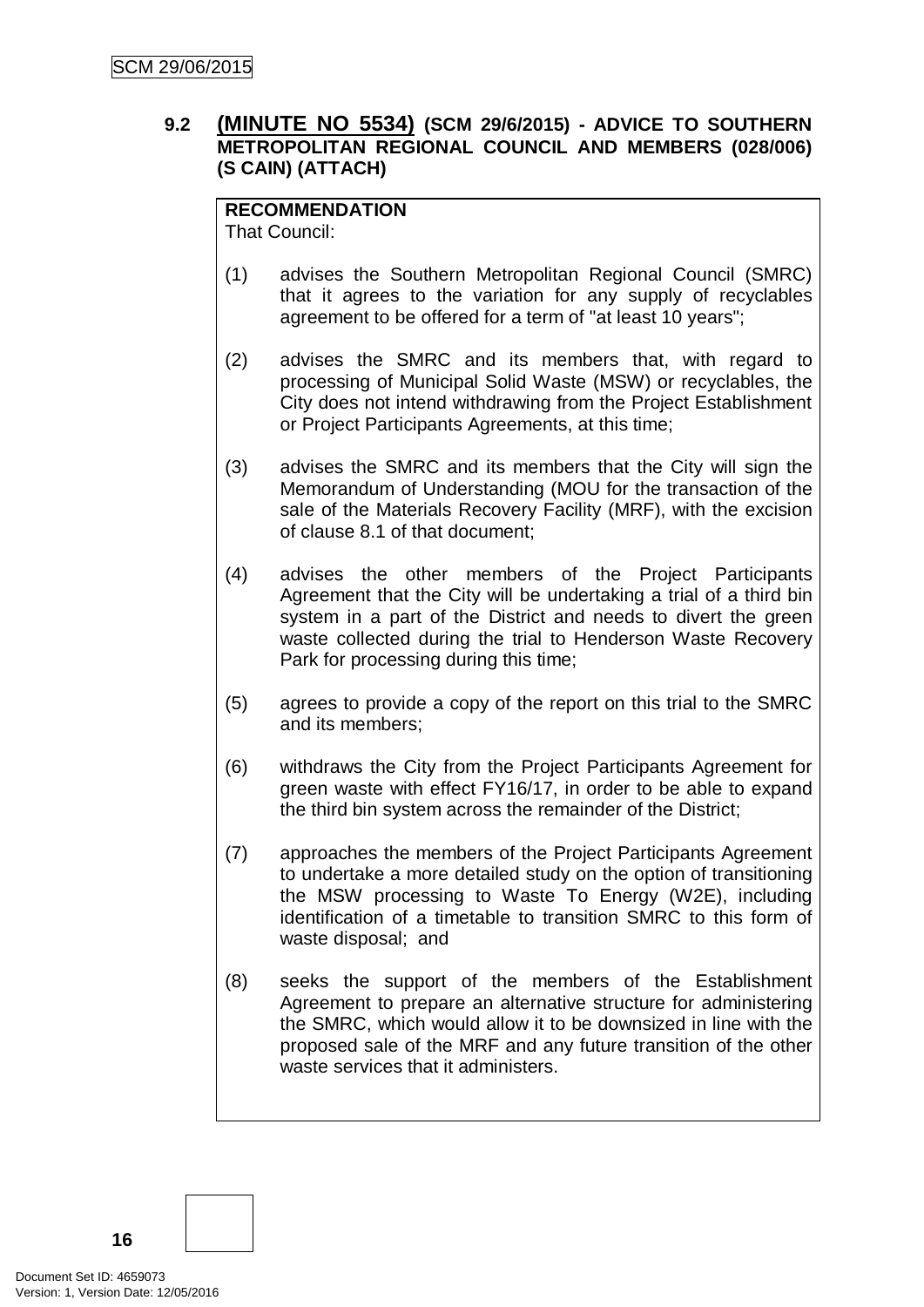## **COUNCIL DECISION**

MOVED Clr K Allen SECONDED Deputy Mayor C Reeve-Fowkes that Council:

- (1) advise the Southern Metropolitan Regional Council (SMRC) that it agrees to the variation for any supply of recyclables agreement to be offered for a term of at least 10 years;
- (2) advise the SMRC and its Members that the City will sign the Memorandum of Understanding (MOU) for the transaction of the same of the Materials Recovery Facility (MRF);
- (3) advise the other Members of the Project Participants Agreement that the City will be undertaking a train of a third bin system in a part of the District and needs to divert the green waste, collected in the lime 240L bin during the trial, to Henderson Waste Recovery Park for processing during this time;
- (4) agree to provide a copy of the report on this trial for the SMRC and its Members;
- (5) approaches the Members of the Project Participants Agreement to undertake a more detailed study on the option of transitioning the MSW processing to Waste to Energy (W2E), including identification of a timetable to transition SMRC to this form of waste disposal; and
- (6) request the CEO of the SMRC to further investigate the retained overheads and provide a report to Members of the SMRC prior to any formal disposal of the Materials Recovery Facility being made.

## **MOTION LOST 1/8**

MOVED Clr Y Mubarakai SECONDED Clr S Portelli that the recommendation be adopted with an amendment to subrecommendation (2) by the removal of the word "Project" before the word "Establishment".

# **CARRIED 8/1**

## **CLR ALLEN REQUESTED THAT HIS VOTE AGAINST THE MOTION BE RECORDED.**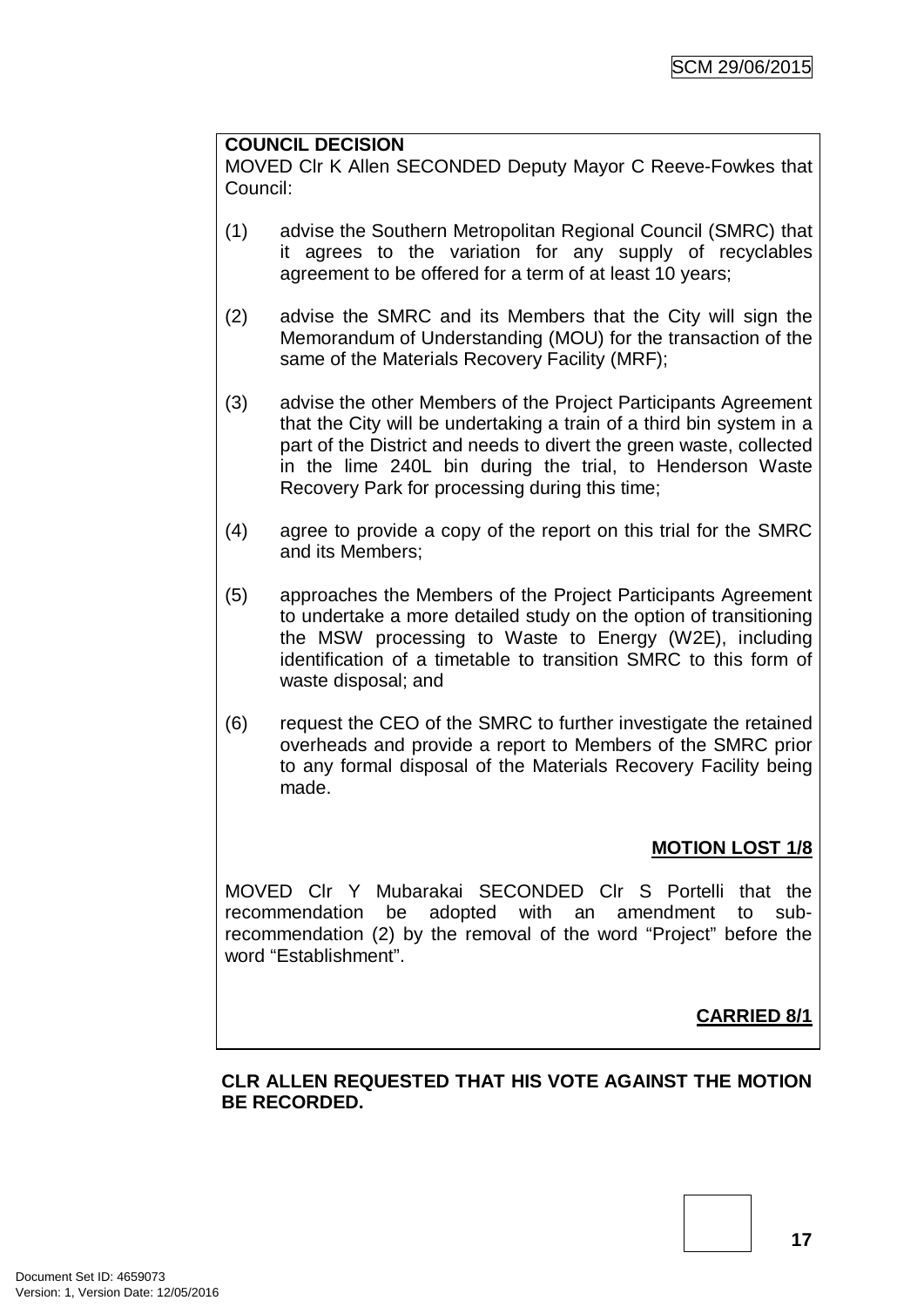## **Reason for Decision**

The amendment will correct a typographical error.

## **Background**

At the February 2015 Ordinary Council Meeting, an item was considered in relation to the Southern Metropolitan Regional Council (SMRC). Subsequent to that meeting, the sudden termination of Local Government Reform in March 2015 has made some of the matters considered by Council redundant.

However, Council did resolve to:

*"(4) advise the SMRC that it supports the sale of the Materials Recovery Facility (MRF) to a private operator and is prepared to commit to a 10 year term for a contract to process recyclables as part of this arrangement…*

*(5) resource the CEO to continue examination on all solutions, including but not limited to waste to energy (W2E) and a zero waste strategy for processing the City's other waste streams…" (7) organise a briefing for the SMRC to brief Councillors."*

Subsequently the following actions were undertaken:

- In May 2015 a forum on W2E was arranged for regional local governments to learn about the progress of W2E, particularly the status of the local facilities under development;
- A tour was undertaken by six Elected Members of two W2E plants in Poland and Singapore, as well as waste processing plant in Lancashire, which was similar to the SMRC's operations;
- The Chief Executive Officer (CEO), Director of Finance and Corporate Service and Cr Allen subsequently attended an international W2E conference in London, along with representatives from the City of Melville and the SMRC.
- In June 2015 the SMRC Chairman and CEO gave a briefing to Elected Members.
- A Special Council Meeting was held on 23 June 2015 to consider the trial of a  $3<sup>rd</sup>$  bin system or green waste across approximately 1200 households.

At the Special Meeting the following resolution was passed:

*"That Council:*

*(1) approve the implementation of the third bin (green waste) trial in 2015/16 in accordance with the implementation plan;*

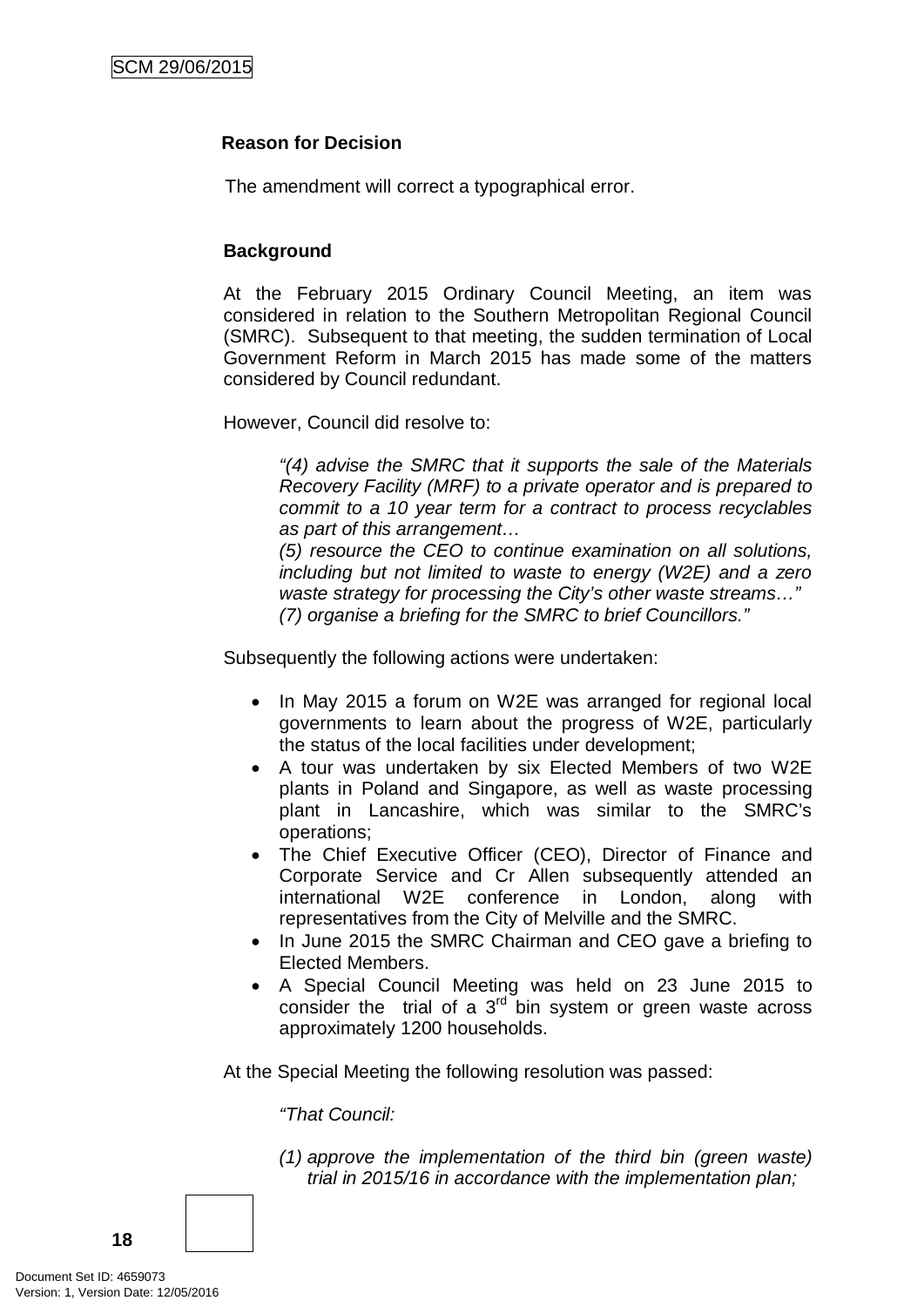- *(2) briefs the Chairman of the Waste Authority on the trial and other waste initiatives that the City has undertaken; and*
- *(3) seeks potential funding from the Waste Authority for this trial, or the expansion of the service if the trial is successful."*

At the time of the last Special Council Meeting Elected Members were also advised that the City was considering its response to the SMRC's Business Plan for the sale of the MRF. It was also advised that the SMRC were seeking a variation to Council's February 2015 resolution, in order to potentially allow for a longer term contract for recyclables supply to the future owner of the MRF.

These matters were collectively discussed with Elected Members and one of the City's legal advisers at a briefing held on 25 June 2015.

#### **Submission**

The SMRC has sought formal variation to the previous resolution of Council on the MRF sale, as per the attached correspondence (Attachment 1).

#### **Report**

The City's recent decisions to support the sale of the SMRC MRF as well as conduct a trial of a third bin for green waste, will see considerable changes to the way the City's waste mix is handled and disposed of in the near future.

The SMRC's role as being the only processor for the City's residential waste will, with the sale of the MRF, be shared with the private sector.

The introduction of a new bin structure will see more source separation occur at the household, leading to opportunities for improvement in waste diversion from landfill, as well as the potential for more outsourcing of waste disposal.

The following table depicts the FY15/16 budgeted SMRC throughput (tonnage) by waste stream; as well as the City's proportion and current diversion rates from landfill:

| Category    | <b>SMRC tonnes</b> | Cockburn % | <b>Diversion</b> |
|-------------|--------------------|------------|------------------|
| <b>MSW</b>  | 85,000             | 36%        | 55%              |
| Recyclables | 40,000             | 35%        | 80%              |
| Green       | 17,300             | 12%        | 100%             |
| Total       | 142,300            | 33%        | 67%              |

**Table 1: Waste Category and Diversion**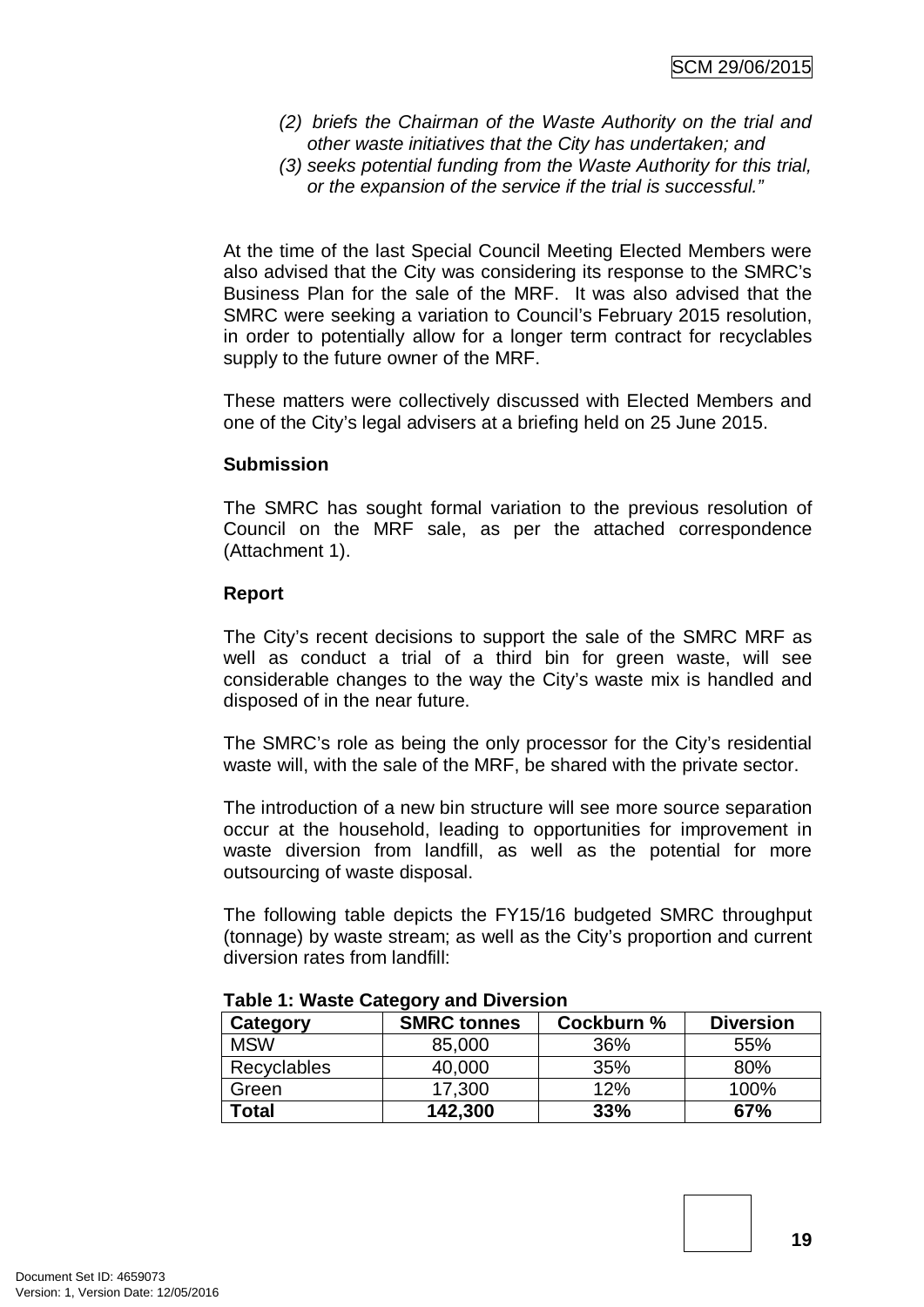While the sale of the MRF will not impact the diversion rate, the City's green waste trial is expected to see increased product recovery as follows:

- MSW green (garden) waste recovery will reduce tonnage in the MSW bin, but produce a clean separated organic stream of waste suitable for composting.
- Recycling- the in home caddy and education program should improve recycling rates, with a target of 5% more volume (by weight) coming from the MSW bin.
- Green a small amount of contamination (around 3-5%) is anticipated in the new organic collection (lime green bin), with this then separated prior to mulching so the 100% recovery rate remains.

The residual waste in the MSW bin (now red top) will have fewer recyclables and much less organic waste. It is possible to continue processing this through the SMRC's composting plant, but this would not be economic. This residual waste will have high calorific value and would be suitable for W2E processing.

Likewise, with the maximum amount of recyclables (yellow top bin) being recovered, the residual waste will have no commercial value; but could be processed in W2E rather than landfilled.

In conjunction with the greater source separation at the household, rather than landfilling, the disposal of all residual waste via W2E would lift the City's overall diversion rate to close to 100%. The only portion landfilled being the small amount of ash after W2E treatment. This is a true 'zero waste' outcome. This is in line with waste outcomes in Germany, the leading country to minimise landfill and maximise recovery of its waste.

For the SMRC, post sale of the MRF, there will be 28% reduction in throughput volume. However, despite this change the draft Business Plan for the sale of the MRF does not seek to make any efficiency in the running of the SMRC. Indeed the draft Plan simply proposes to reallocate overheads applied to the MRF, to the MSW and green waste operations.

Looking at these issues collectively, the time seems right to consider changes to the way the SMRC operates, its future role in handling the City's waste and how any transition away from current waste processing at the SMRC should be handled.

#### SMRC - MRF

The sale of the MRF will provide the following benefits to the current Project Participants:

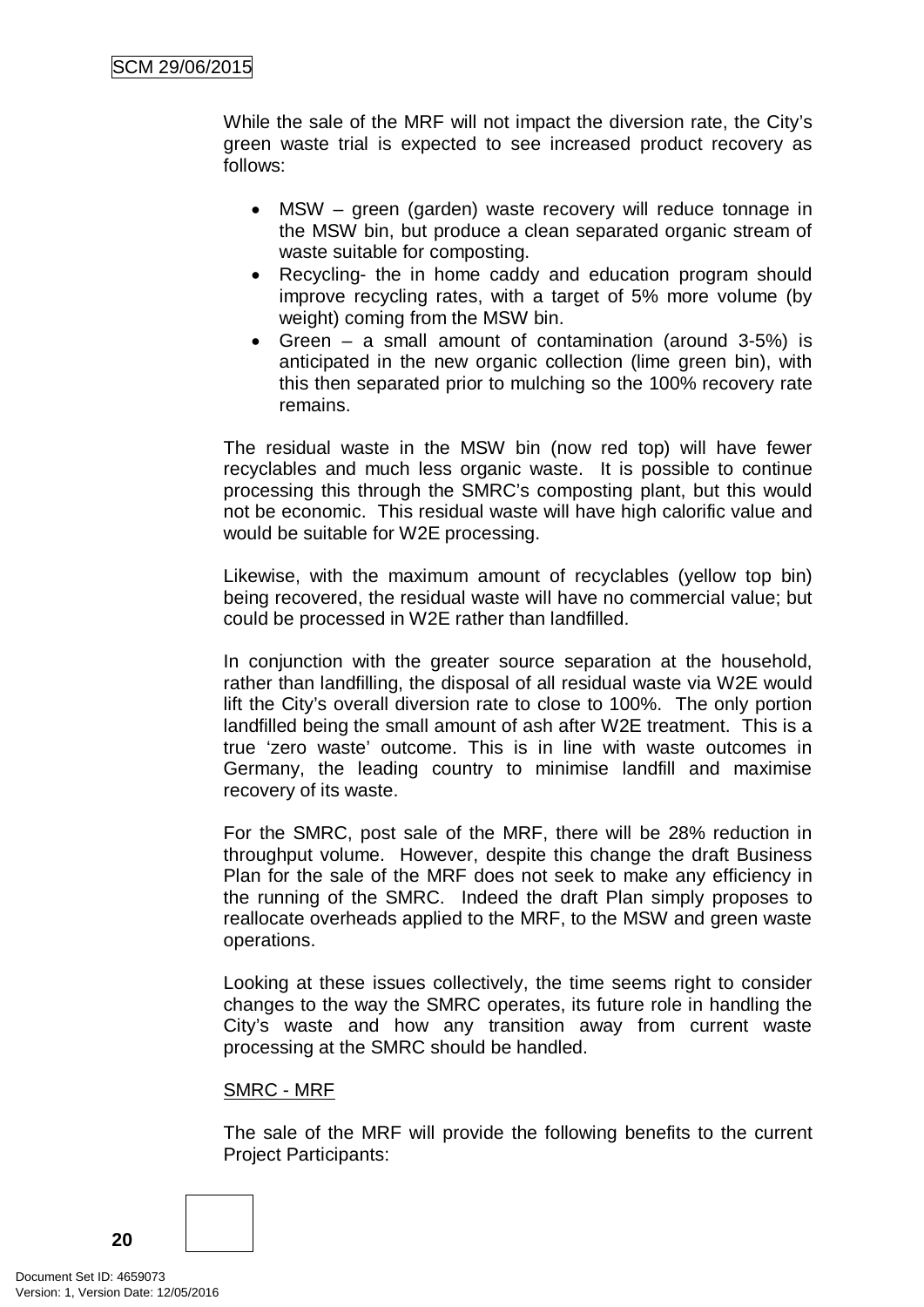- An opportunity to contract with a private sector operator for lower gate rates. This has been the experience for other local governments that have made similar transitions.
- With limited debt outstanding on the current facility, there will be an opportunity to reduce overall SMRC related debt for members.
- An associated land lease for the site will provide income for the SMRC. The landlord, the City of Canning, have conditionally agreed to a sub-lease for an incoming private sector operator.

The SMRC is seeking to achieve the highest return on the MRF for the members, so it is recommended that Council support the request to modify the wording on its February 2015 resolution to "at least 10 years".

Similarly the Administration is recommending signing the MOU (Attachment 2) covering the sale, with the excision of clause 8.1, which reads:

## *8.1 Obligations under Existing Agreements*

*For the Term, the parties (in their respective capacities as Member Councils and Project Participants) must not exercise their rights under the Establishment Agreement or the Project Participants' Agreement (as applicable) to:*

- *(a) withdraw from or wind up the SMRC; or*
- *(b) withdraw from or wind up the RRRC or aspects of it relating to the MRF, including the division of assets and liabilities.*

This clause is considered to unnecessarily fetter the City. Part of the recommended resolution for this item is a statement that reaffirms the City's intention to retain participation in the Project Participants Agreement for recyclable and MSW processing. Any amendment to withdraw from the Agreement would only become effective in the financial year after which it is made. If the City gave notice in July 2015, a withdrawal would therefore only occur on 30 June 2017.

The Administration believes that there is more than enough time for the sale of the MRF to be handled, without the need to apply legal constraints to the City's entitlement under the Project Establishment Agreement. Clause 8.1 in the MOU is an unnecessary constraint and its removal would not impede the sale of the MRF.

## SMRC – Structure

The sale of the MRF should trigger a restructuring of the SMRC, rather than dispersal of overheads over other parts of its business. The City has twice written to the SMRC offering to assist it to achieve this outcome through the outsourcing of part of its operations.

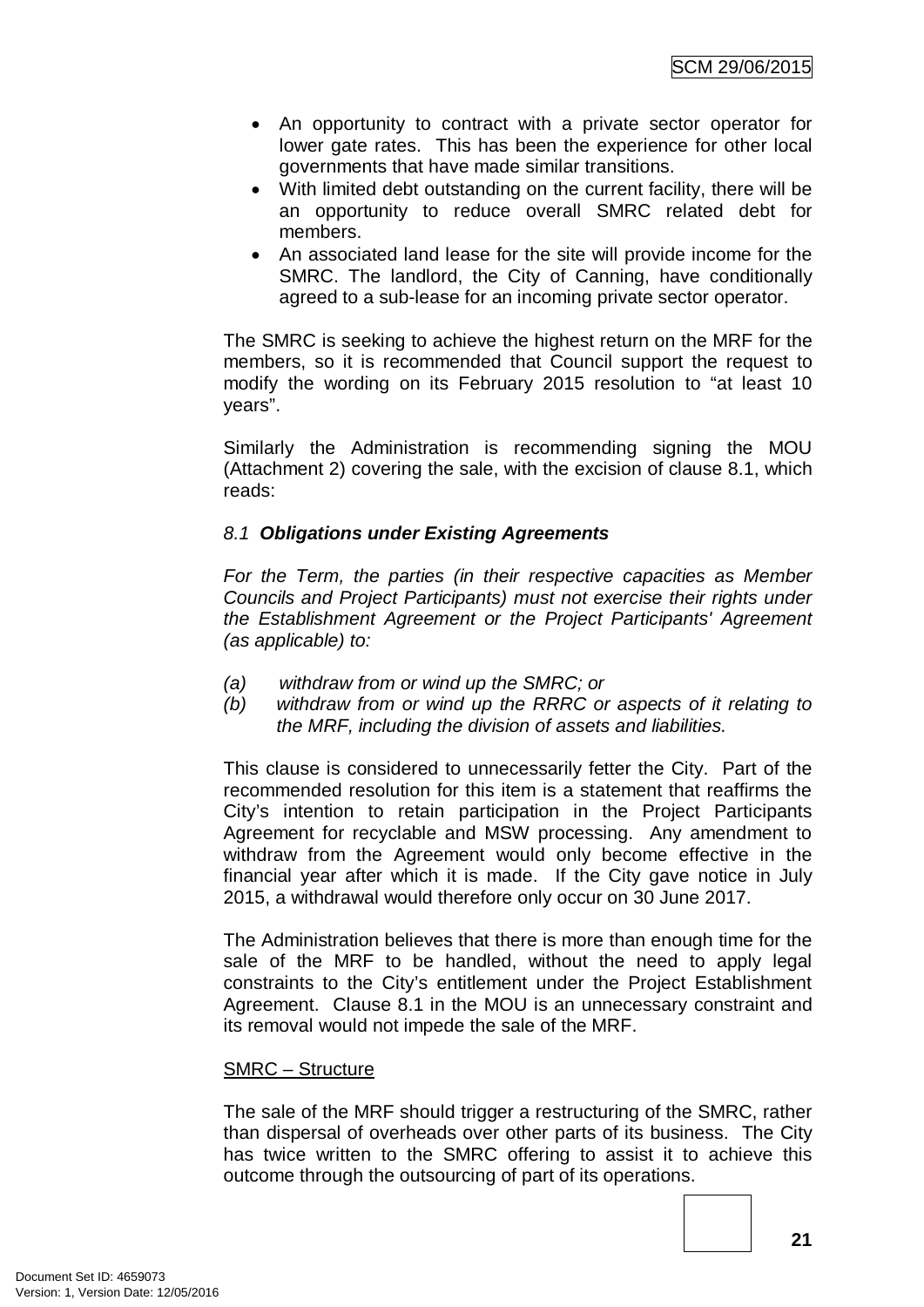The SMRC overhead cost of around \$1.8M can be substantively reduced. Applying a fee for service for back office functions, such as IT, finance and HR would allow the SMRC to divest itself of staffing, its main office and associated running costs. None of these changes would impact its core business.

Informally, the City of Melville has made a similar offer to the SMRC to assist it with downsizing. Such a change would not only benefit its members now, but in the event of the future closure of the composting plant it would become much easier to manage further downsizing of the SMRC.

The reluctance to tackle this issue has to be addressed, or the City's ratepayers will be saddled with unnecessary expenditure for years to come. It is therefore proposed that the members engage an independent financial / business consultant to examine this. The analysis would be undertaken with the SMRC, but overseen by the members.

#### Expansion of the Three Bin System

Introducing a three bin waste collection system across the District will see a change to the amount of waste going into each waste stream. There would be:

- Less volume in the MSW stream, with less organic matter transferred to the SMRC's waste composting plan;
- More recyclables in the recyclable stream; and
- More source separated green waste, however it would have some contamination.

The evidence presented to Council in the 23 June 2015 SCM item showed that other local authorities had introduced this service, achieving high levels of satisfaction from ratepayers. It is anticipated that Cockburn's trial will follow the same pattern, leading to a desire to extend the service over the whole District.

The only way that the City could undertake this would be for it to withdraw from the Project Participants Agreement for green waste disposal.

As previously identified, the lag effect built into the Project Establishment Agreement means that unless Council gives notice by 30 June 2015 of withdrawal from the green waste component of the Participants Agreement; any decision made during the FY15/16 trial to this effect could not commence until July 2017.

The only way for the City to retain this flexibility is to give such notice now. The immediate effect of this would be no change. Notice would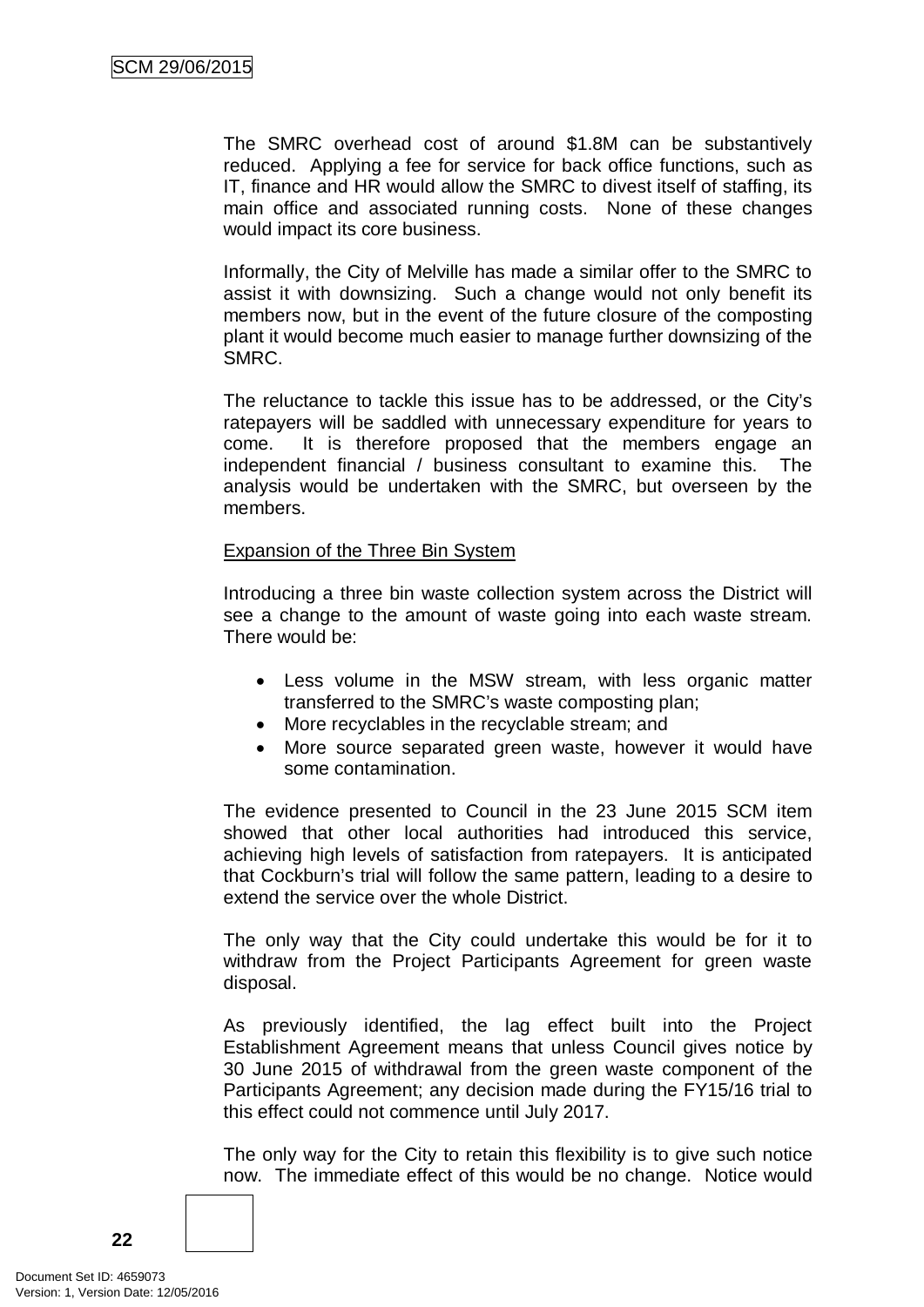allow the City Administration to work with the SMRC and its members to determine how and when green waste would transition to the City's control; which might be staged. However, without initiating withdrawal no such dialogue can occur.

Green waste represents the smallest of the three waste streams processed at the SMRC. Indeed the City's throughput is only 12% of this waste stream. From a financial perspective the City's green waste only contributes \$160,000 pa - 0.68% of the SMRC's fee for service income (0.55% of its total income). There is no debt associated with this operation, nor a substantial amount of capital equipment.

Removing this income stream would not substantively impact the SMRC nor threaten its financial viability. Assuming that Council endorse the recommendation to undertake a structural review of the SMRC, savings achieved from that outcome would more than offset the loss of green waste revenue.

Associated with withdrawal, it would be a requirement for the City to produce a new Business Plan for the SMRC. This plan would encompass the impact of proposed structural change offsets.

#### Waste to Energy

The actions undertaken by the City Administration since Council considered the issue of W2E in February 2015 have been intended to inform Elected Members on the options presented by this technology. At the recent briefing session, Cr Schuster, the SMRC's Chairman, advised that it was his personal view that W2E was the logical alternative to the current composting operations. If this is the case, the question is when to transition to W2E, not if. The City's Administration supports this proposition, but in a staged and well considered way.

While Council resolved to resource the CEO to undertake further analysis of this alternative, it would be better for all Project Participants that any further work on W2E was undertaken collectively by the members.

This would allow examination of a full supply chain; ie collection, consolidation and disposal, to be undertaken with a regional view in mind. Any transition to this technology should also be managed by all members simultaneously, so as to provide for an orderly closure of the SMRC's compositing plant.

The City does have a point of difference from the other Project Participants, due to the fact that it needs to consider its commercial waste operations as part of this analysis. This may lead the City to pursuing a preferred outcome if one of the W2E operators had a better alternative than the other.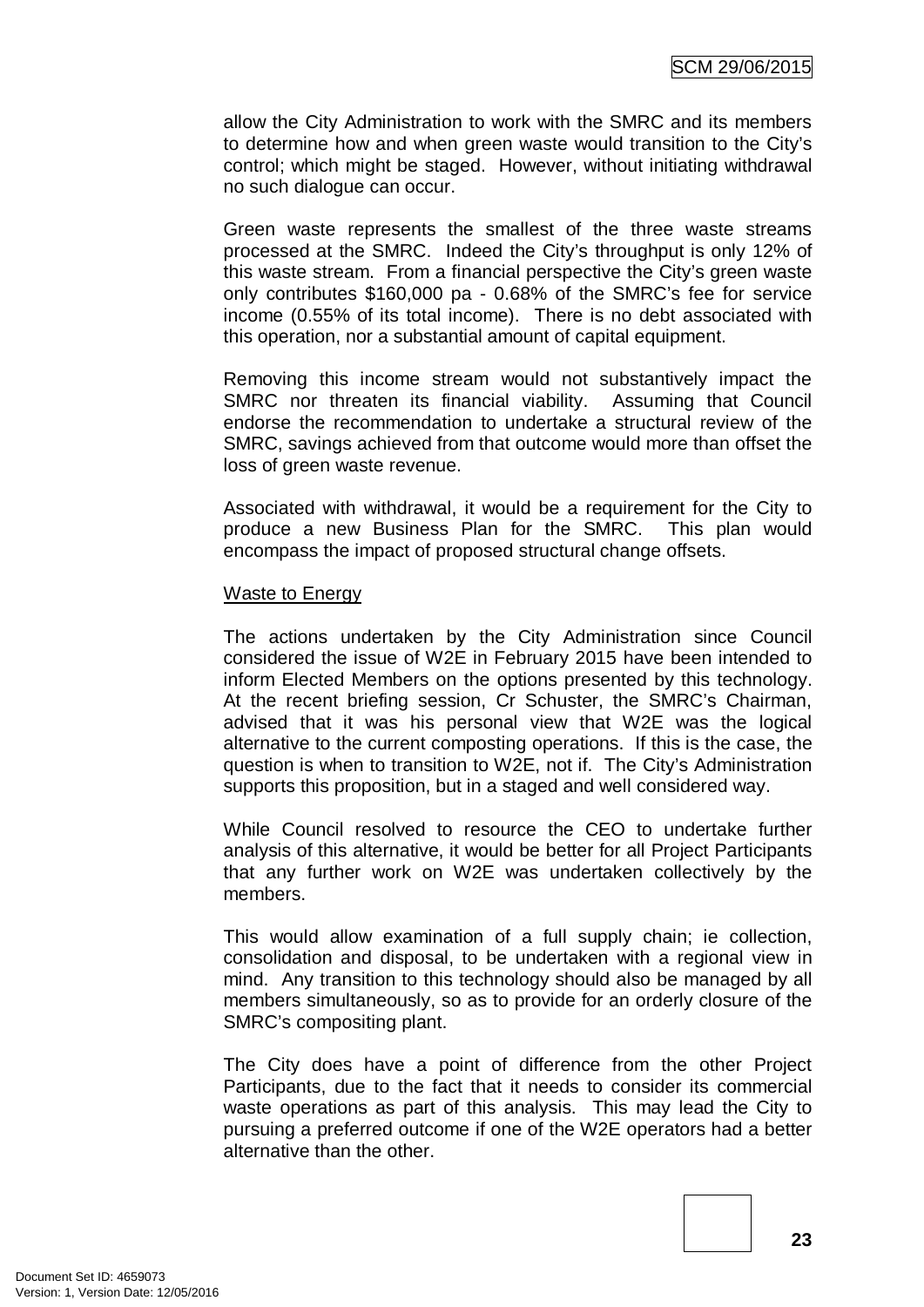## **Conclusion**

The City of Cockburn's waste management initiatives are continuing to evolve as it seeks to implement its *Waste Management and Education Strategy 2013-23*, as well as other subsequent decisions of Council related to waste management.

The Administration is proposing a range of initiatives to Council in order to fulfil its vision for a 'zero waste' future and reduce the cost of this to the City's ratepayers. Table 2 shows the volume of waste from an average household, along with the current and estimated future charges if these initiatives are pursued.

| Waste sub-<br>category    | Average<br><b>House</b> | <b>Current</b><br>Charge | <b>Future</b><br><b>Estimate</b> | <b>Comment</b>                                                                                 |
|---------------------------|-------------------------|--------------------------|----------------------------------|------------------------------------------------------------------------------------------------|
| <b>MSW</b><br>processing  | 0.8 tonne<br>рa         | \$284 / tonne*           | \$115/tonne                      | The earliest a W2E<br>plant would operate is<br>2018                                           |
| Recyclables<br>processing | 0.25<br>tonne pa        | $$65 /$ tonne            | \$40 / tonne                     | If the sale is concluded<br>quickly, a new rate<br>could apply during<br>FY15/16               |
| Green<br>processing       | 0.13<br>tonne pa        | \$78 / tonne             | $$50 /$ tonne                    | No major savings can<br>occur until withdrawal<br>from the Participants<br>Agreement (FY16/17) |

#### **Table 2: Waste Processing Charge\***

MSW costs are based on current gate fee of \$225 per tonne and a loan repayment of \$52 per tonne, which is levied on the City separately.

The table shows that there is a considerable opportunity to reduce the costs of waste processing for residents. However, to achieve this not only the way waste is collected must change, but also the technology and the waste service provider. This includes a restructuring of the SMRC so that it delivers value to ratepayers.

Unlike the proposal put to Council in February 2015, the Administration is not recommending the windup of the SMRC, nor actions that would cause it to become financially unviable. With the cooperation of the other members of the SMRC and the organisation itself, such change is possible.

## **Strategic Plan/Policy Implications**

#### *Leading & Listening*

- Effective and constructive dialogue with all City stakeholders.
- Effective advocacy that builds and manages relationships with all stakeholders.

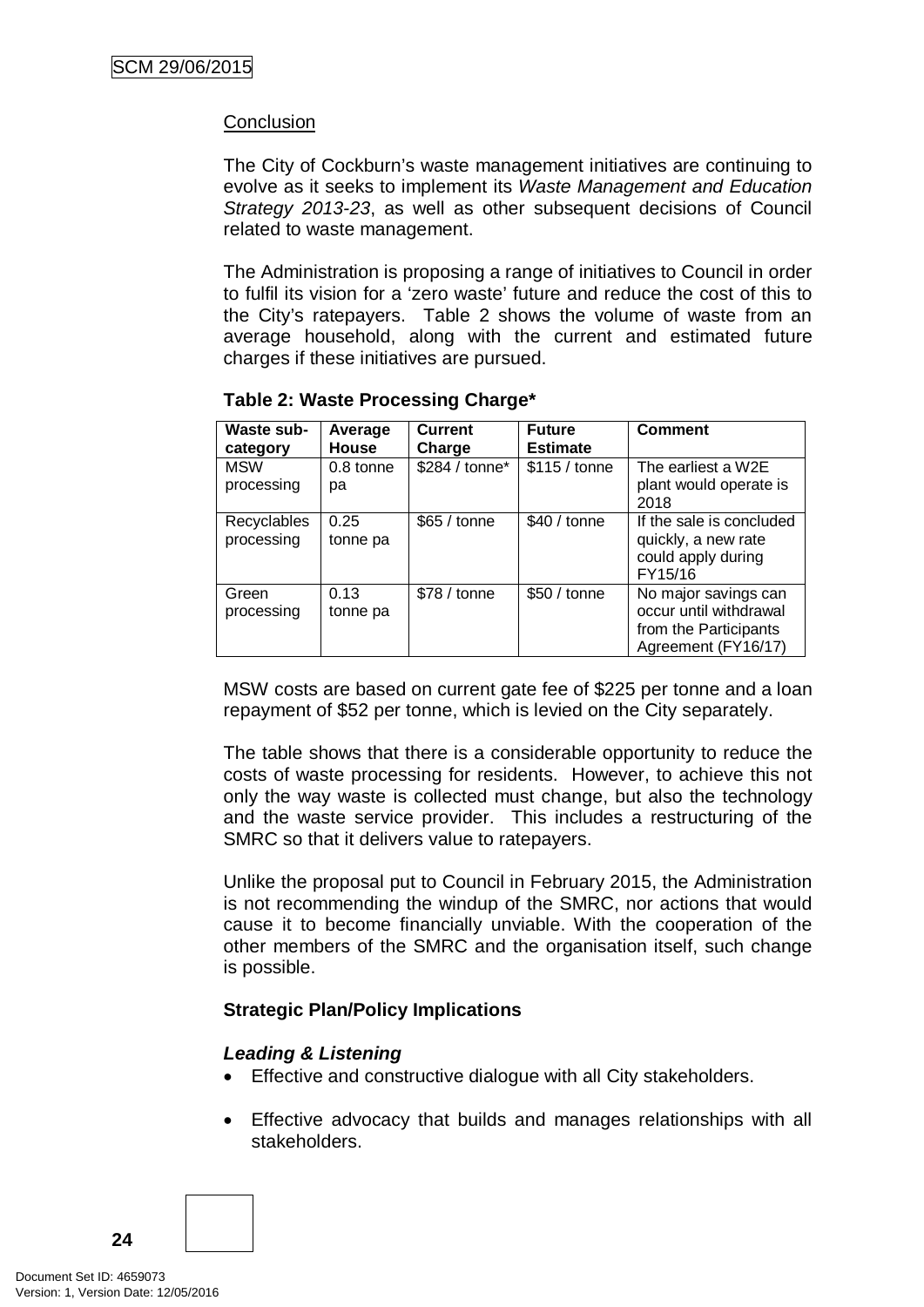## **Budget/Financial Implications**

There will be some costs associated with undertaking a review of the SMRC. The cost of this will depend on the level of cooperation from the other members, so can't be quantified at this time.

A new Business Plan would also have to be prepared by the City if it withdraws from the green waste Participants Agreement.

## **Legal Implications**

No written legal advice is attached, however, advice was provided to Elected Members from the City's lawyers, Jackson McDonald at the Council briefing session on 25 June 2015.

## **Community Consultation**

It is recommended that public consultation on W2E alternatives be undertaken as part of the next phase of assessment of this technology.

## **Attachment(s)**

- 1. Letter from SMRC dated 22 June 2015.
- 2. SMRC MOU for sale of the MRF.

#### **Advice to Proponent(s)/Submissioners**

The City has advised the SMRC that it is considering a response to the SMRCs recent correspondence at the 29 June Special Council Meeting.

## **Implications of Section 3.18(3) Local Government Act, 1995**

N/A

## **10. (MINUTE NO 5535) (SCM 29/6/2015) - RESOLUTION OF COMPLIANCE (SECTION 3.18(3), LOCAL GOVERNMENT ACT 1995)**

## **RECOMMENDATION**

That Council is satisfied that resolutions carried at this Meeting and applicable to items concerning Council provided services and facilities, are:-

- (1) integrated and co-ordinated, so far as practicable, with any provided by the Commonwealth, the State or any public body;
- (2) not duplicated, to an extent Council considers inappropriate, services or facilities as provided by the Commonwealth, the State or any other body or person, whether public or private; and